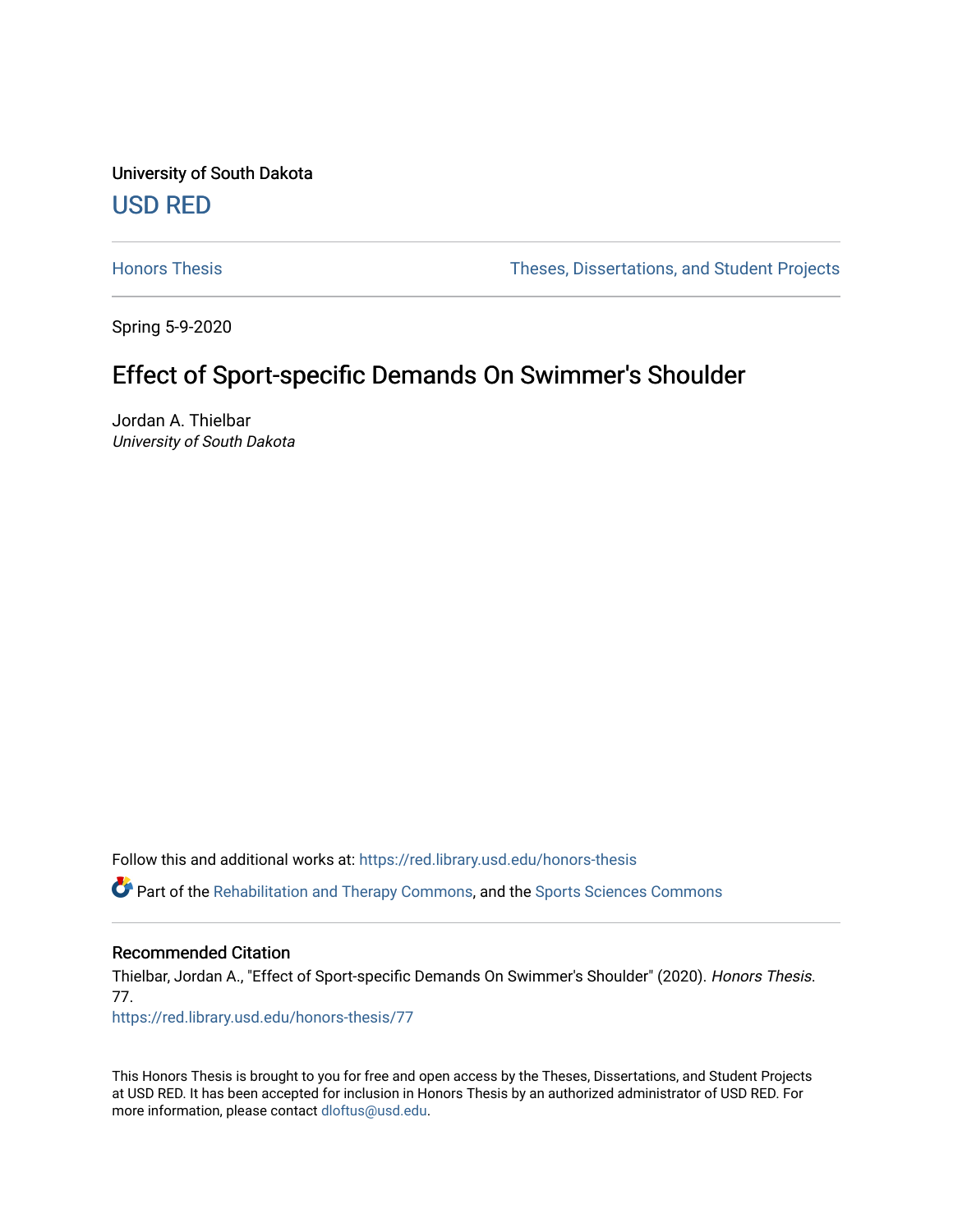## EFFECT OF SPORT-SPECIFIC DEMANDS ON SWIMMER'S SHOULDER

by

Jordan A. Thielbar

A Thesis Submitted in Partial Fulfillment Of the requirements for the University Honors Program

 $\mathcal{L}_\text{G}$  , and the contribution of the contribution of the contribution of the contribution of the contribution of the contribution of the contribution of the contribution of the contribution of the contribution of t

Department of Kinesiology and Sport Management The University of South Dakota May 2020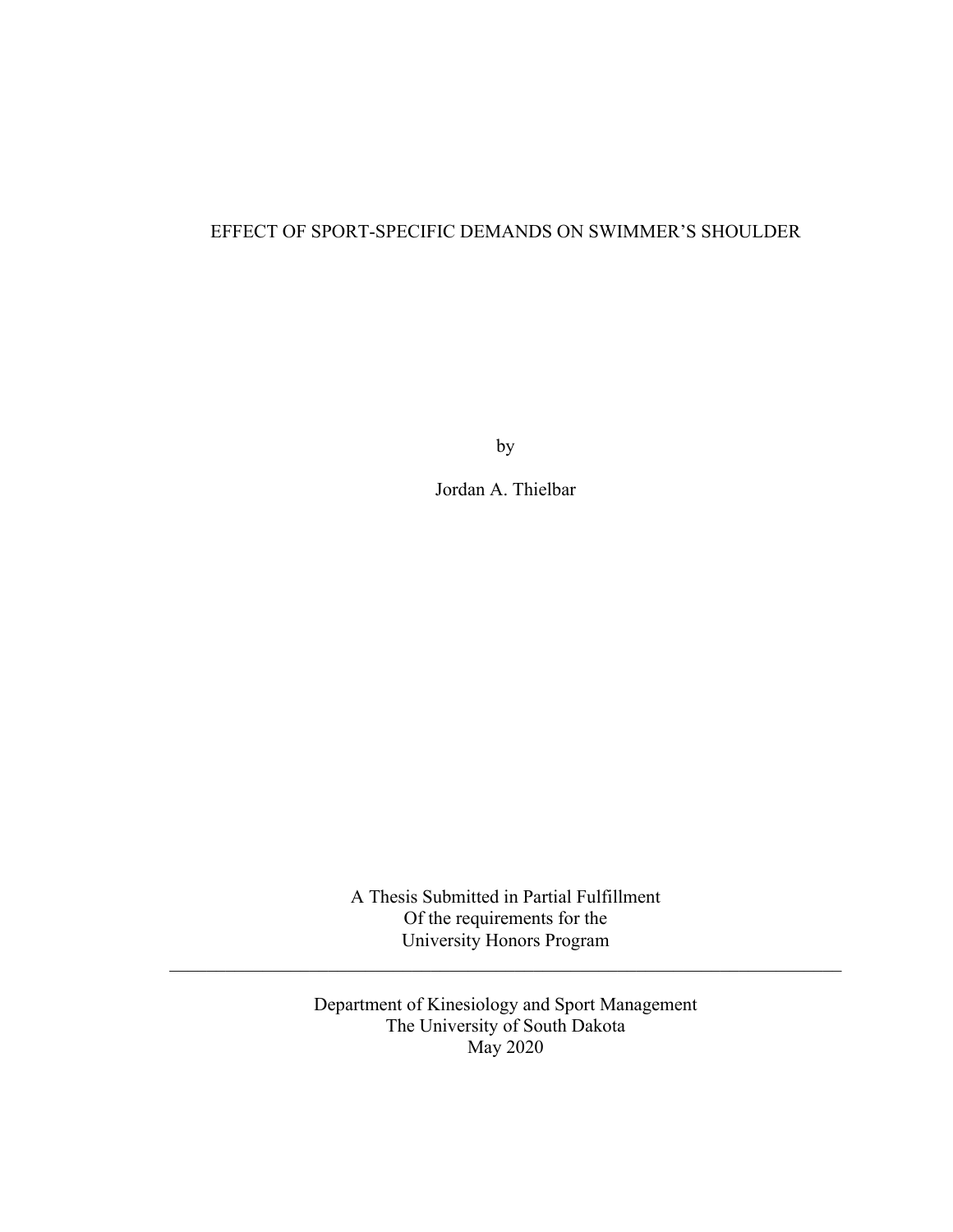The members of the Honors Thesis Committee appointed to examine the thesis of Jordan A. Thielbar find it satisfactory and recommend that it be accepted.

 $\mathcal{L}_{\nu}$ nna  $an<sub>1</sub>$ 

Dr. Hyung Suk Yang, PhD Assistant Professor Kinesiology and Sport Management Director of the Committee

 $rraV$ 

Mrs. Andrea Powell, MA, CSCS, CAFS Instructor Kinesiology and Sport Management Member, University Honors Committee

Dr. Talin Louder, PhD Assistant Professor Kinesiology and Health Science Utah State University Member, University Honors Committee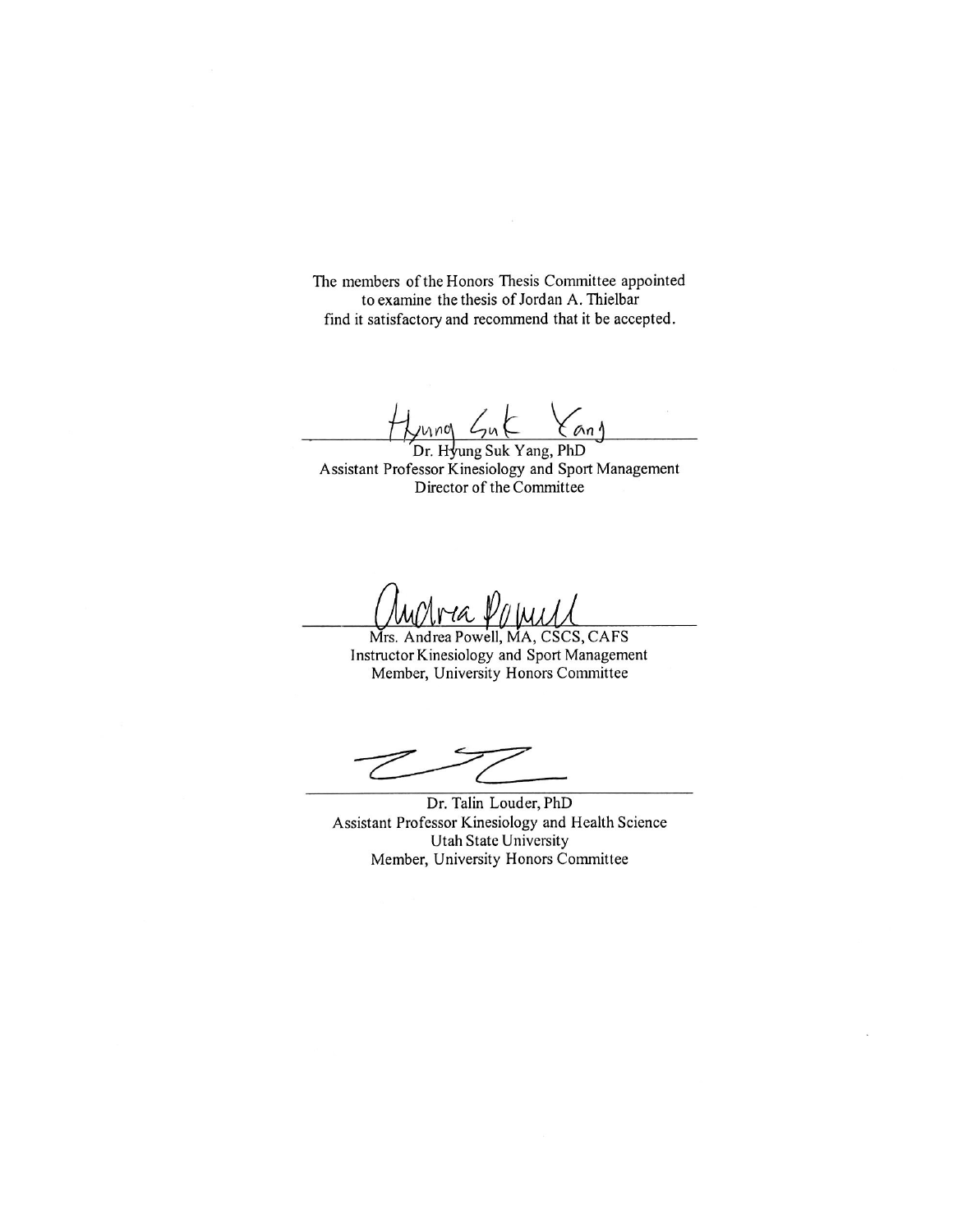## ABSTRACT

Effects of Sport-Specific Demands on Swimmer's Shoulder Jordan A. Thielbar Director: Hyung Suk Yang, PhD

 Swimming is a unique sport in that the shoulders generate most of the propulsive force. Therefore, due to the large amounts of repetitive force the shoulders generate during freestyle, swimmer's shoulder is the most common injury among competitive swimmers. Freestyle biomechanics, muscular imbalances and posture all play a pertinent role in a swimmer's risk for developing a shoulder injury during their swimming career. Swimmers typically develop large muscular imbalances between their dominant and nondominant shoulders due to several sport-specific demands including freestyle stroke mechanics, breathing, and body roll. These muscular imbalances alter a swimmer's posture and freestyle biomechanics which eventually lead to shoulder pain or injury. Understanding the effects of sport-specific demands on stroke biomechanics, posture, and muscular imbalances may provide a way to improve shoulder mechanics in the water, allow for preventative measures to be taken early on in a swimmer's career, and ultimately decrease the swimmer's risk of developing swimmer's shoulder.

KEYWORDS: Swimmer's Shoulder, Biomechanics, Breathing, Posture, Prevention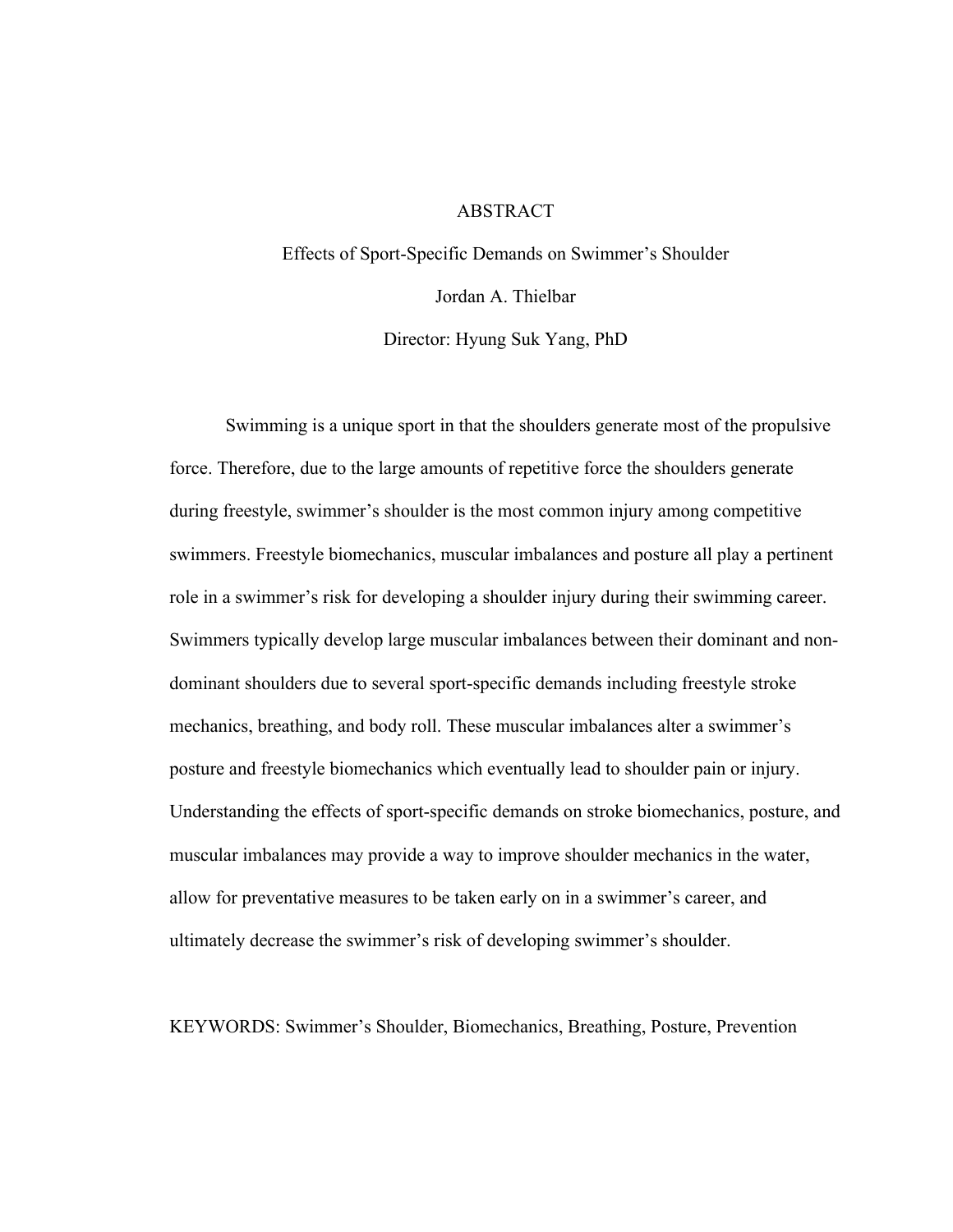## TABLE OF CONTENTS

| Increased Adduction and Internal Rotation Strength10 |
|------------------------------------------------------|
| Prolonged Fatigue and Shoulder Intensive Training11  |
|                                                      |
|                                                      |
|                                                      |
|                                                      |
|                                                      |
|                                                      |
|                                                      |
|                                                      |
|                                                      |
|                                                      |
|                                                      |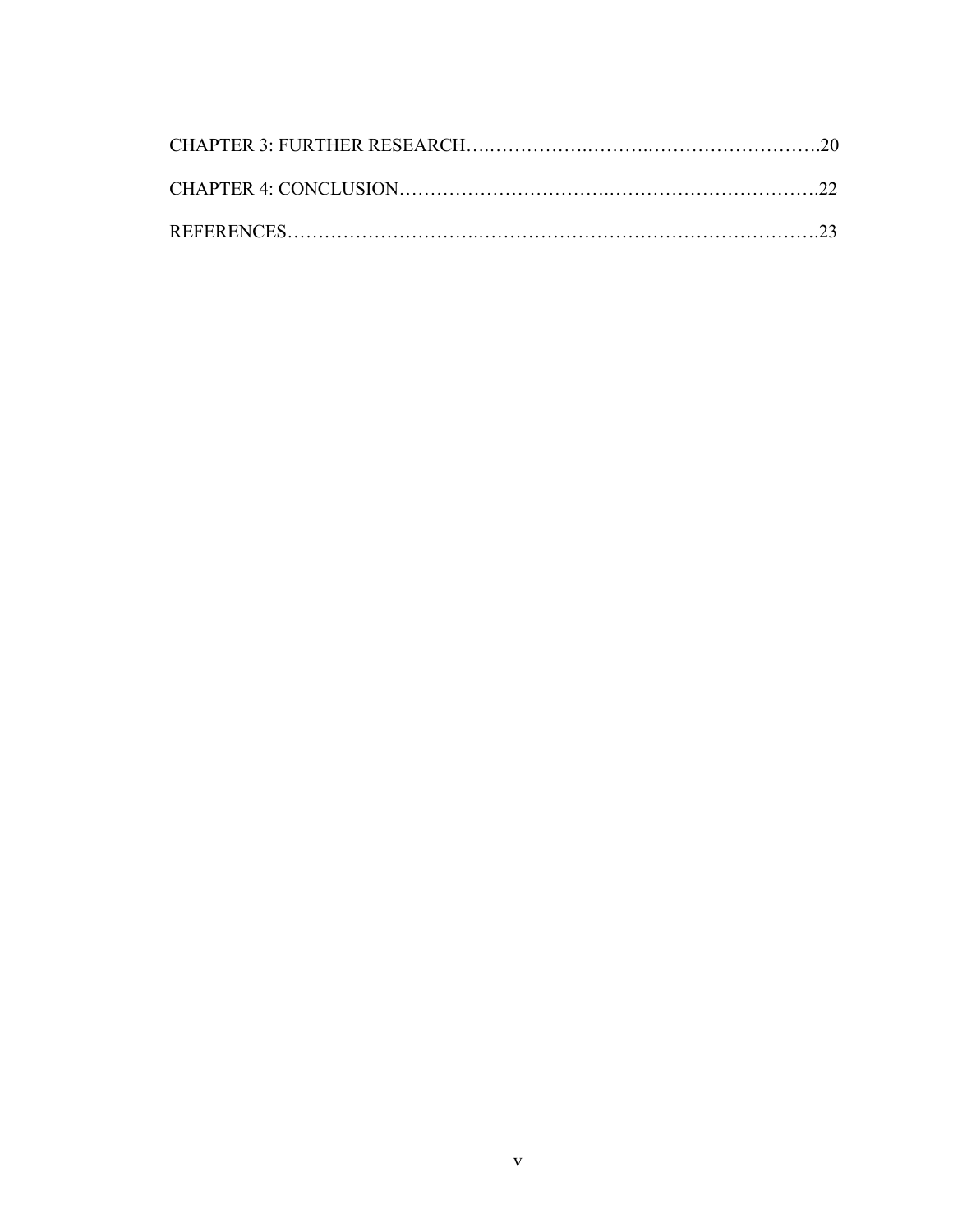## LIST OF FIGURES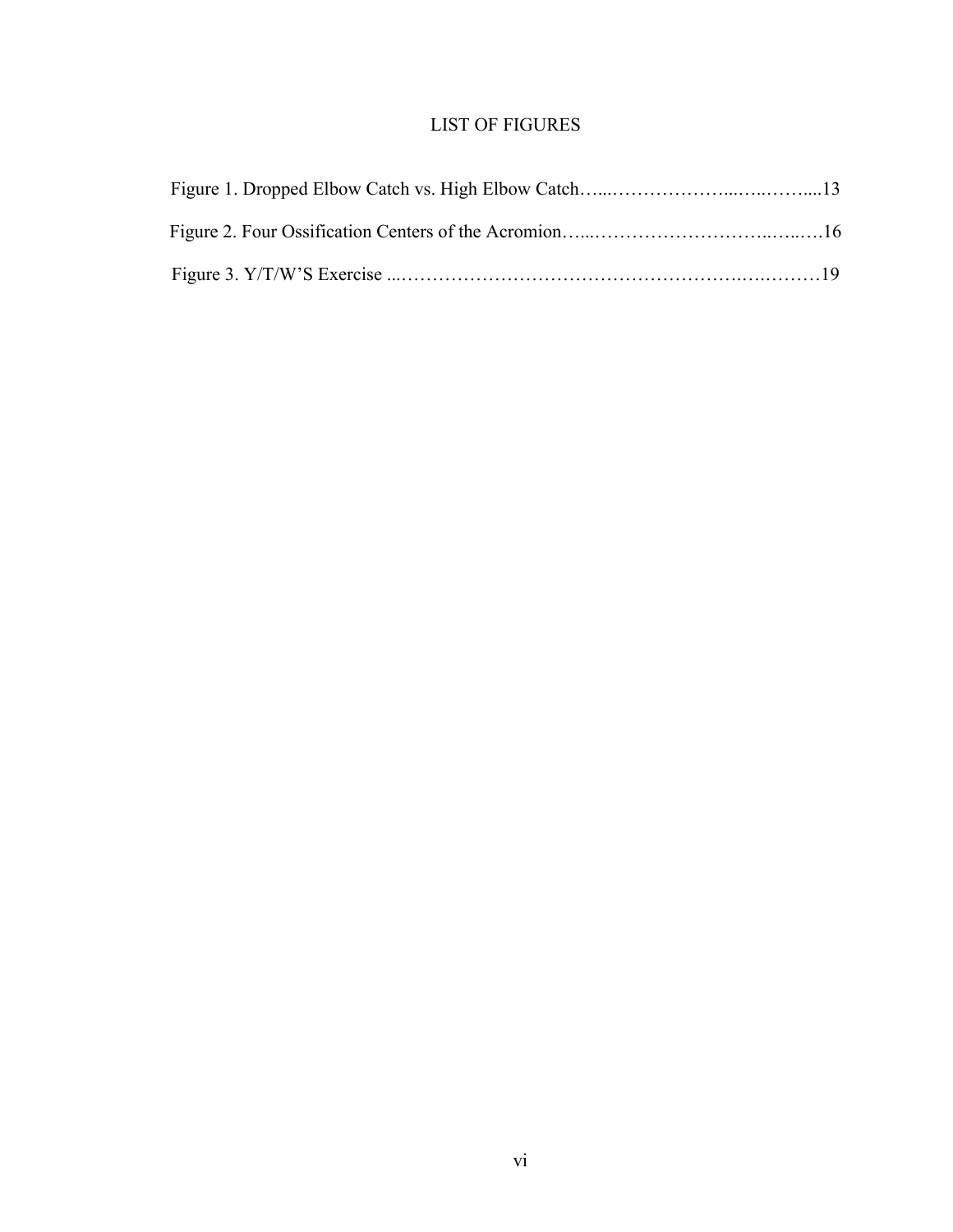## CHAPTER 1

#### INTRODUCTION

Many individuals swim for recreation and exercise around the world. The sport of swimming has drastically changed since it was first introduced as an Olympic sport during the 1896 summer games. Since then, swimming has essentially developed into a year-round sport with a large training load even during the off-season. Most competitive swimmers practice five to seven days per week and sometimes twice a day. To swim at an elite level, swimmers typically swim anywhere from 60,000 to 80,000 meters per week, which is approximately 30,000 strokes per arm (Matzkin, Suslavich, & Wes, 2016). The repetitive nature of the freestyle stroke and the demanding training programs raise several concerns regarding potential shoulder injuries. Freestyle biomechanics, muscular imbalances, and posture play a pertinent role in a swimmer's risk for a shoulder injury.

Swimming is a unique sport because the upper body generates most of the propulsive force, with 90% of the driving force generated by the shoulders (Pink & Tibone, 2000). Due to the large amounts of repetitive force exerted by the shoulder, swimmer's shoulder is the most common injury affecting approximately 40% - 91% of competitive swimmers (Pink & Tibone, 2000). Also, 60% of swimmers develop shoulder pain in their dominant shoulder at some point in their swimming career (Richardson, Jobe, & Collins, 1980). Swimmer's shoulder is a broad diagnosis for shoulder pain among competitive swimmers due to the repeated abduction and forward flexion of the shoulder during the freestyle stroke. The broad diagnosis of swimmer's shoulder consists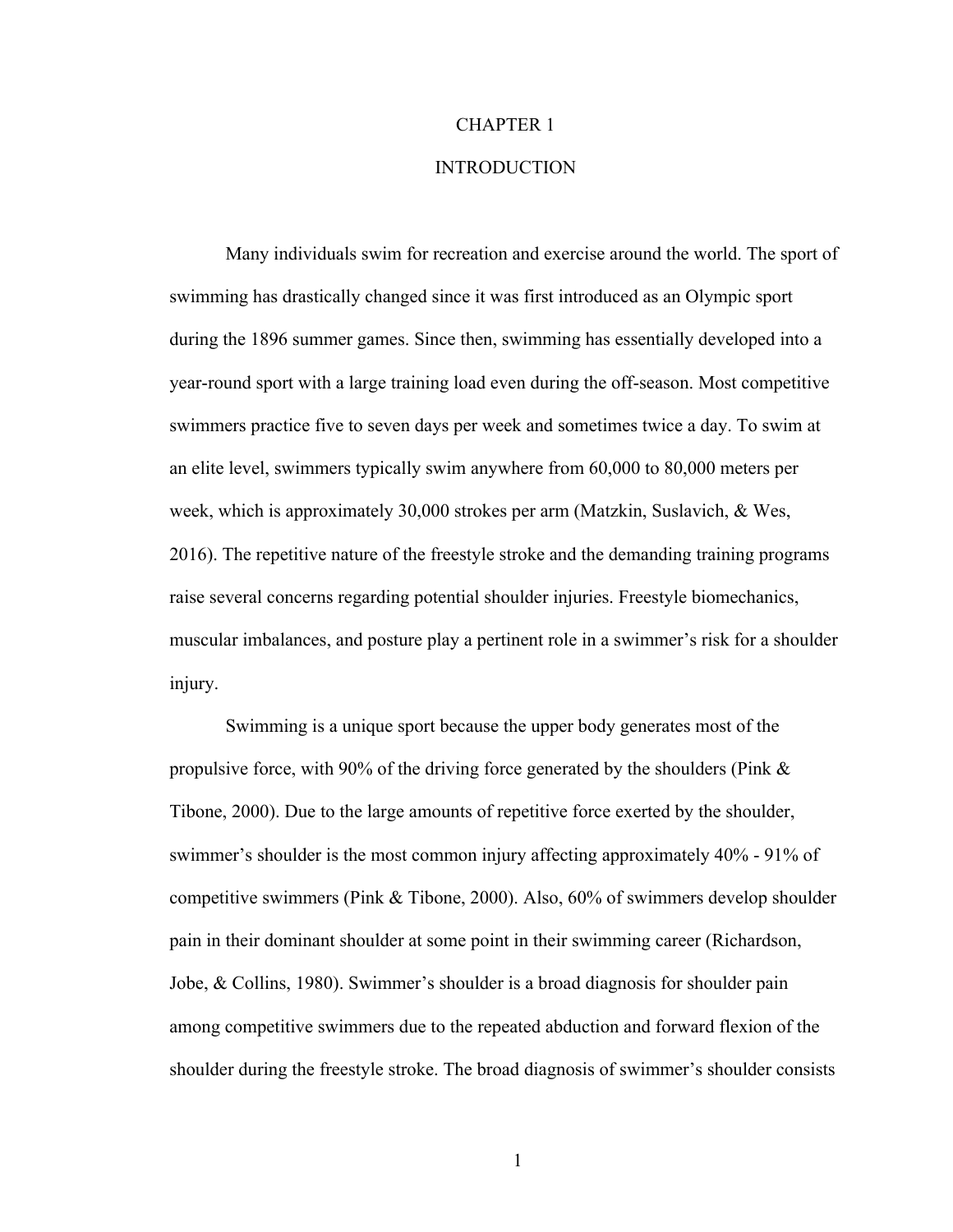of several injuries including subacromial impingement, scapular dyskinesis, shoulder hyperlaxity, glenohumeral internal rotation deficit, subscapular neuropathy, subluxation, and os acromiale. Understanding the effects of freestyle biomechanics on the shoulder and posture can help coaches be proactive by emphasizing preventative measures from a young age.

#### CHAPTER 2

## REVIEW OF LITERATURE

#### Biomechanical Aspects

There are three main biomechanical aspects of swimming including stroke mechanics, breathing, and body position (i.e., body roll). The freestyle stroke can then be broken down into five different phases:

## *The Entry*

During the entry phase, a swimmer's fingertips enter the water above the head and shoulder with the thumb rotated slightly downward. The fingertips enter the water first, then the wrist, the forearm, and the elbow follow to minimize the amount of drag (W. C. McMaster & Troup, 2001).

## *Down-Sweep (Catch)*

The down-sweep is a non-propulsive phase as the forearm angles downward to catch the water (Pansiot, Lo, & Yang, 2010). During the down-sweep phase the wrist flexes approximately forty degrees, the palm rotates outward, and the hand presses downward and outward away from the shoulder joint (W. C. McMaster & Troup, 2001). Typically,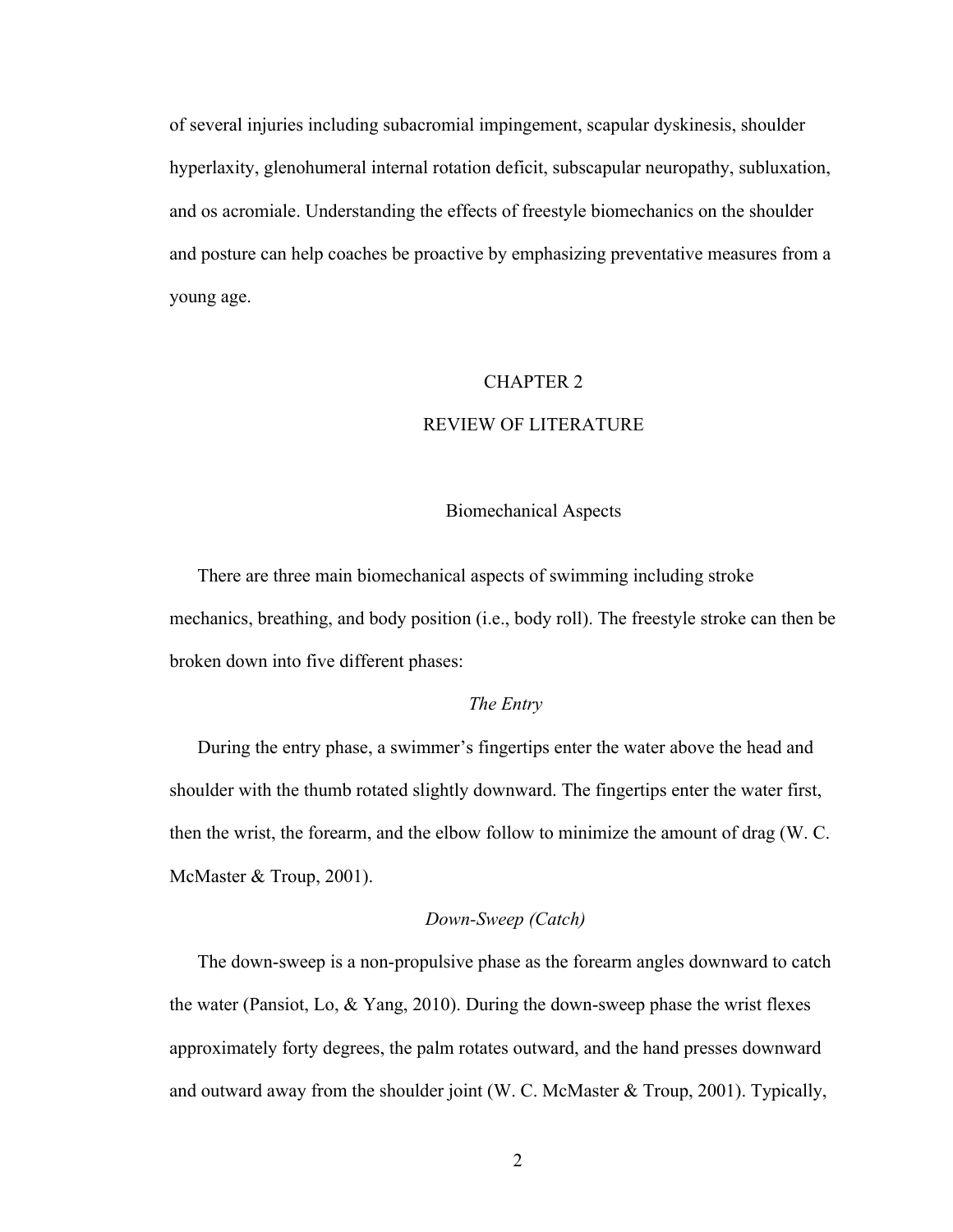swimmer's hand-depth during the catch differs between men (0.6 meters) and women (0.8 meters) (Pansiot et al., 2010). To move your hand through the water at an increased depth the swimmer would need to generate more force than normal. Female swimmers also take shorter and a greater number of freestyle strokes compared to males (Pansiot et al., 2010). Therefore, female swimmers are at a greater risk for shoulder injury due to the increased hand-depth and shorter strokes as they are taking a greater number of strokes with a greater amount of force than male swimmers (Pansiot et al., 2010).

## *In-Sweep (Pull)*

Next is a propulsive phase of freestyle, the in-sweep (Pansiot et al., 2010). During the in-sweep phase, the swimmer's hand rotates inward and sweeps toward the midline of the swimmer's body (W. C. McMaster & Troup, 2001). The in-sweep is also the narrowest part of the freestyle stroke.

## *Up-Sweep (Push)*

The up-sweep phase is the propulsive motion of the arm past the shoulder joint until the arm exits from the water (Pansiot et al., 2010). In the up-sweep phase, the hand moves outward and backward away from the swimmer's midline towards the water's surface (W. C. McMaster & Troup, 2001).

## *Recovery*

The final phase of the freestyle stroke is the recovery phase which consists of the aerial time between when the arm exits the water and enters again upon another stroke (Pansiot et al., 2010). At this point in the freestyle stroke, the elbow is bent, pointed upward towards the sky and relaxed (W. C. McMaster & Troup, 2001).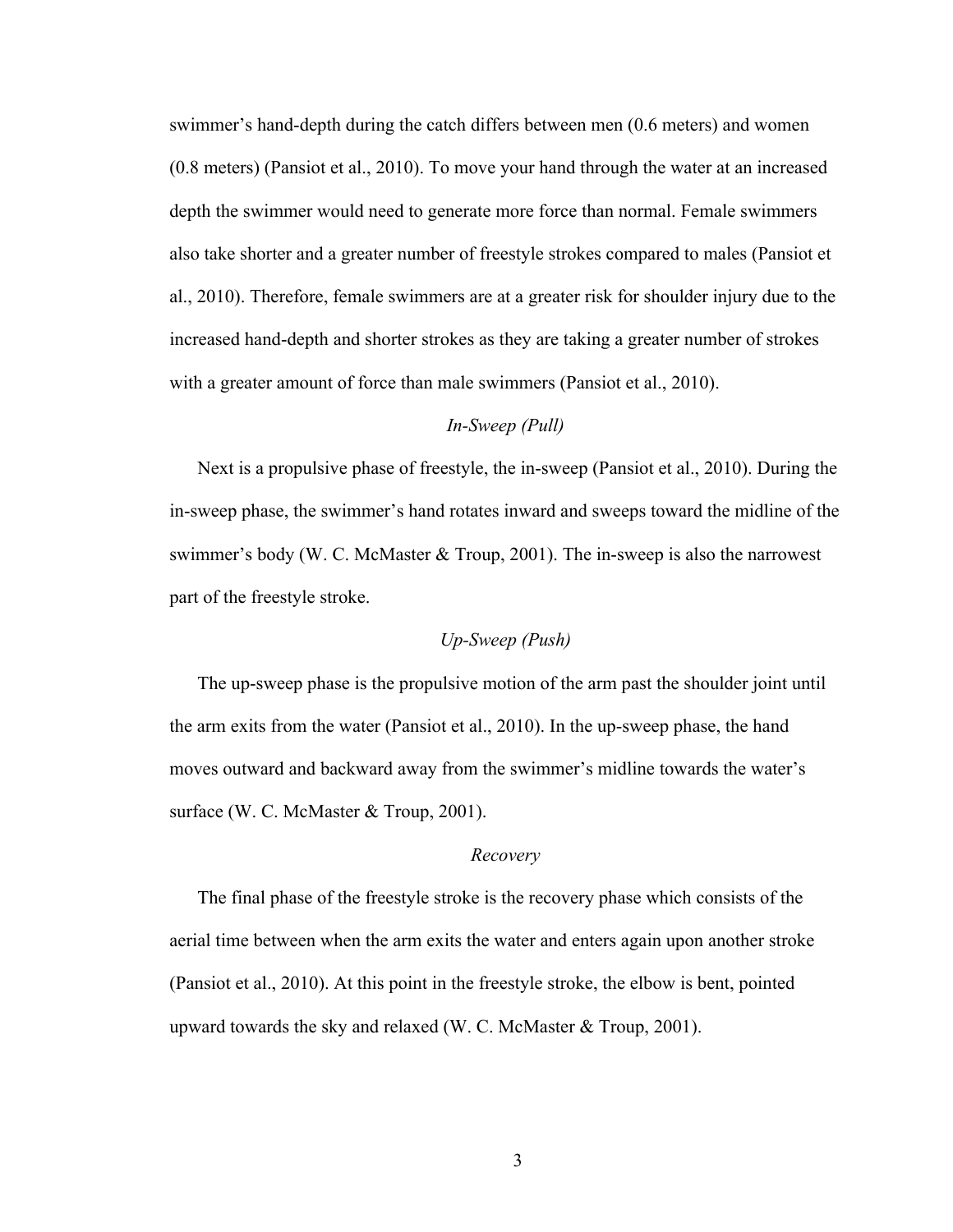#### *Body Roll*

In addition to the five phases of freestyle, body roll is an important factor to consider when looking at risk for shoulder injury. Swimmers do not want excessive amounts of body roll, but they also don't want little body roll either. Optimally, a swimmer's body roll angle should range between 35° to 45° on each side (Vezos et al., 2007). Most swimmers tend to recover their arms higher on the breathing side than the non-breathing side. This causes the body to roll more toward their breathing side compared to their non-breathing side placing the shoulder in an unfavorable position, therefore increasing the risk for shoulder injury (Vezos et al., 2007). In addition, the excessive amounts of body roll can cause the swimmer's hand to cross the body's midline during the pull phase of freestyle. This causes an increase in shoulder horizontal adduction. On the other hand, a lack of body roll will also cause the shoulder to compensate by increasing the amount of horizontal adduction for adequate propulsion forward (Vezos et al., 2007).

## *Breathing*

 Breathing is an essential part of swimming biomechanics and is often overlooked. Ideally, swimmers should take their breath during the first half of the recovery phase, and their face should be returned to the water during the second half of the recovery phase (Vezos et al., 2007). During their breath, swimmers should avoid lifting their head out of the water. Lifting the head for a breath places unnecessary additional pressure on their shoulder (Vezos et al., 2007).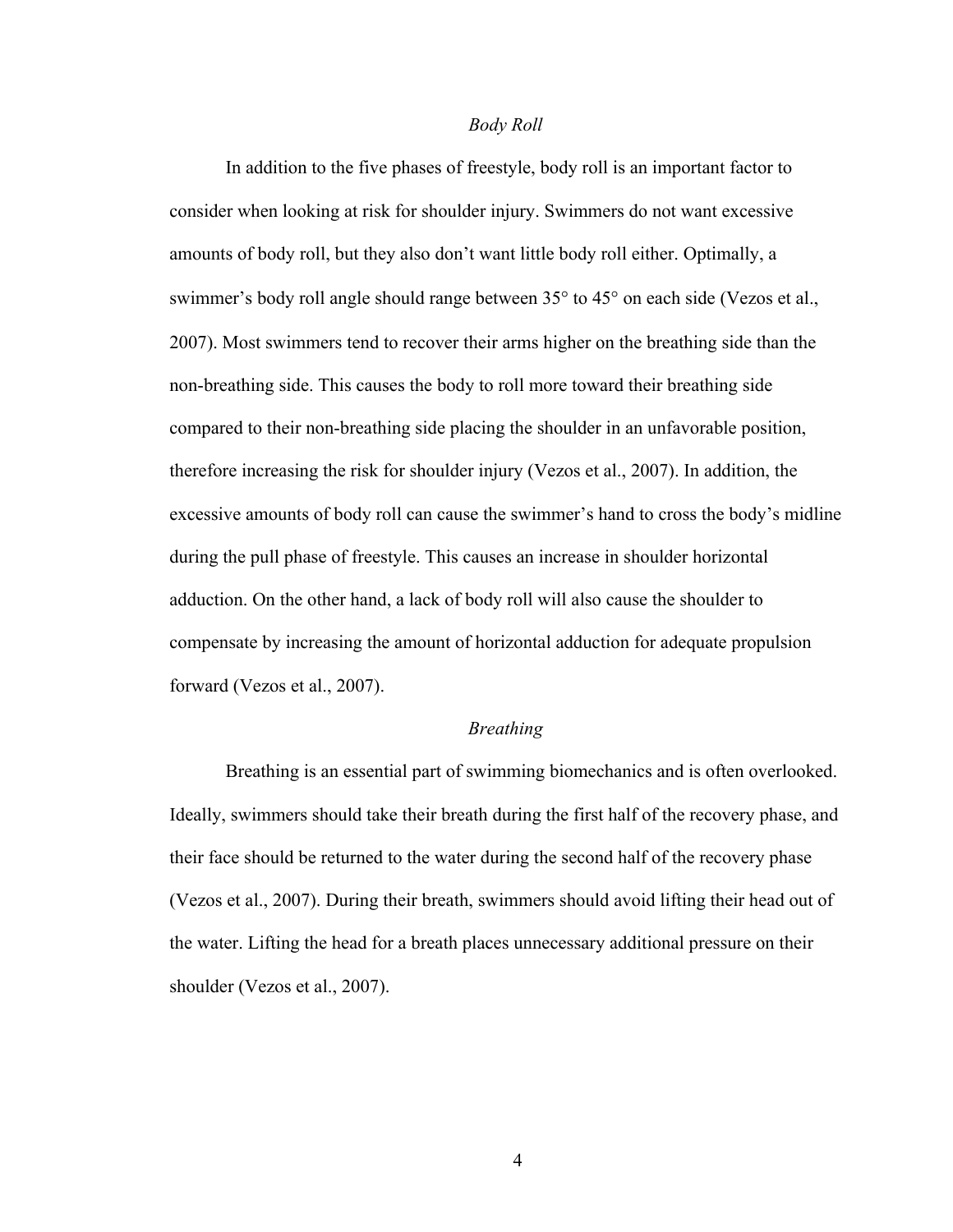#### *Unilateral vs. Bilateral Breathing*

 When swimming freestyle, swimmers may either breathe unilaterally or bilaterally. The majority of competitive swimmers only breathe to one side, unilaterally, during competition which then translates into practice, even with a coach's best efforts to avoid it. Swimmers who breathe unilaterally typically have a more asymmetric stroke pattern and an increased lag time between strokes. Whereas, swimmers who breathe to both sides display a more symmetrical stroke and do not have a noticeable lag time between strokes. The lag time refers to the amount of time spent in a gliding motion during a breath. The greater the lag time the longer the amount of time the swimmer spends in a gliding motion instead of propelling themselves forward. However, when breathing unilaterally, swimmers automatically adapt and learn to stabilize the breathing motion through a sculling motion with their dominant shoulder. This causes the lag time or gliding between subsequent strokes which places additional stress for a longer amount of time on the dominant shoulder (Seifert, Chollet, & Allard, 2005).

## Analysis of Stroke Biomechanics

## *Painful Shoulder Positions*

The shoulder is placed in a likely impingement position during 24.8% of the freestyle stroke including parts of the sweeping and the recovery phases (Heinlein & Cosgarea, 2010). The greatest amount of force is generated during the sweeping phases of freestyle when the shoulder is positioned at its maximal amount of internal rotation and horizontal abduction. Pain most commonly occurs within the three sweeping phases due to the sheer amount of force generated in an unstable position (Matzkin et al., 2016).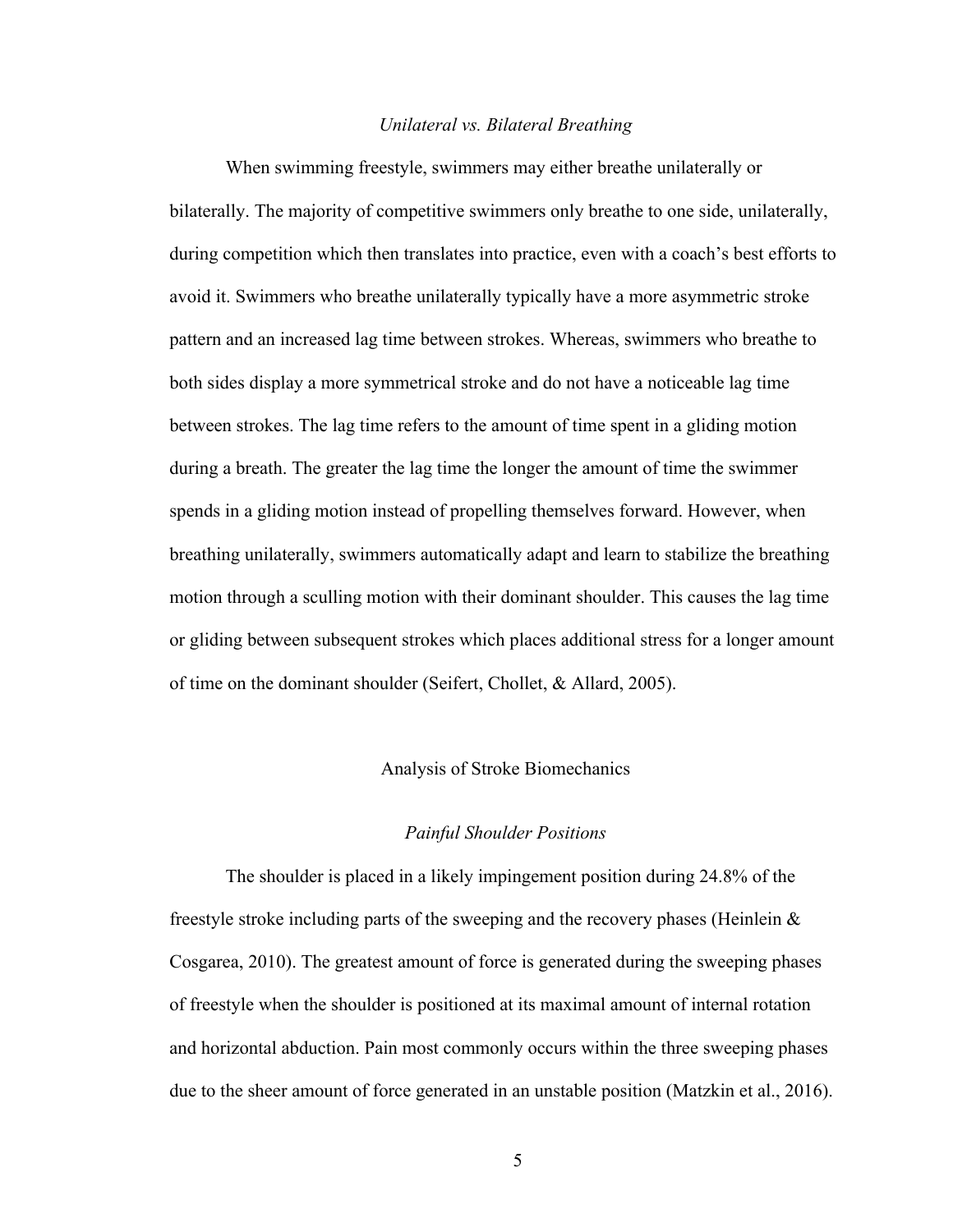Another painful position for the shoulder is during the recovery phase because the shoulder is abducted and externally rotated to a large degree. Approximately half-way through the recovery phase is when maximal external shoulder rotation occurs. Hyperextension can also be painful when the forearm is swung forward for the arm to be at full extension for hand entry into the water (Matzkin et al., 2016).

#### *Altered Stroke Mechanics Indicating Pain*

There are a few common warning signs and alterations in a swimmer's stroke mechanics that are indicative of shoulder pain. It is imperative that coaches and athletic trainers to watch for these warning signs. Symptomatic swimmers typically place their arm farther from the midline during hand entry and in a dropped elbow position (Heinlein & Cosgarea, 2010). During freestyle, swimmers will drop their elbow to avoid the shoulder internal rotation found during the sweeping phases (Matzkin et al., 2016). A dropped elbow occurs when swimmers pull their hand backward in a relatively flat position, which limits the amount of water they catch during the pull-phase. Excessive body roll also signifies shoulder pain, as the swimmer's hand will come out of the water with less hyperextension to avoid placing the humeral head at an anterior angle, that causes pain (Matzkin et al., 2016).

## Analysis of Breathing Biomechanics

There are several effects of breathing on each of the five phases of freestyle. During the entry phase of freestyle, a swimmer's shoulder experiences more flexion, abduction, and roll during the breathing when compared to non-breathing strokes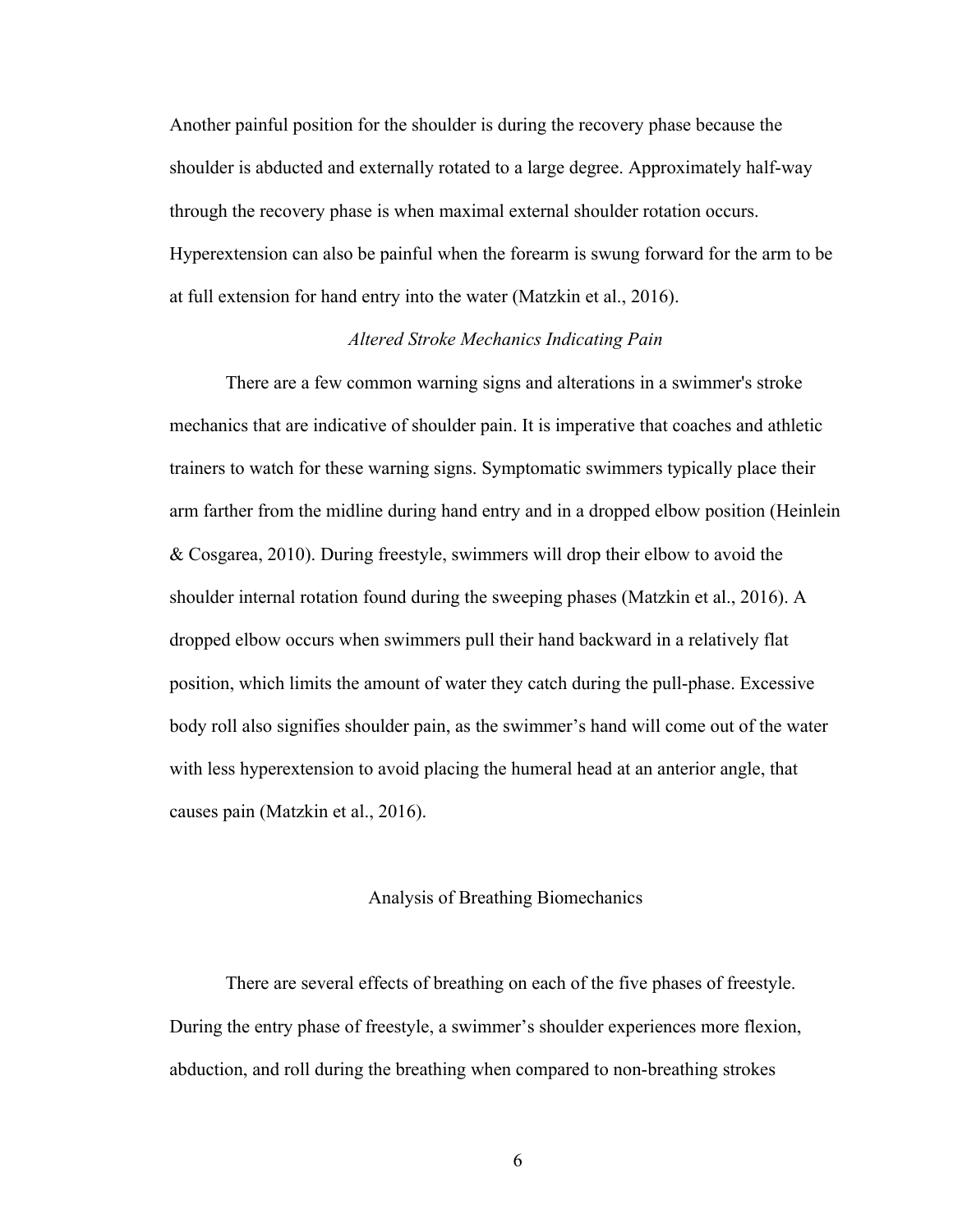(McCabe, Sanders, & Psycharakis, 2015). The increased shoulder flexion, abduction, and body roll during breathing strokes, decreases shoulder stability; therefore the shoulder is placed in a more stable and stronger position during non-breathing strokes. (Weldon & Richardson, 2001).

When a swimmer takes a breath the pull phase experiences a longer duration and shallower hand path. On average, the pull phase is 14% shorter during non-breathing strokes compared to breathing strokes (McCabe et al., 2015). When swimmers rotate their head to the side to breathe, the increase in pull time allows adequate time for the swimmer to inhale (Vezos et al., 2007). Therefore, swimmers place pressure on their fully extended shoulder (i.e., non-breathing side) for a longer period of time when breathing. In turn, this places the shoulder joint in an unstable position for an extended period of time, therefore increasing injury risk.

On the other hand, the push phase is typically shorter in duration and has less elbow extension during breathing strokes (McCabe et al., 2015). Ideally, swimmers want a greater amount of elbow extension to increase their efficiency and speed. This is why sprinters try to limit the number of breaths they take during their events. However, due to this lack of range of motion during breathing strokes, the swimmers spend 16% less time in the push-phase of freestyle. This, in turn, hinders their overall efficiency and speed (McCabe et al., 2015).

Not only does taking a breath alter the phases of freestyle, it also alters the swimmer's amount of body roll. To take a breath, swimmers roll their shoulders and hips earlier and to a greater degree on their breathing side (Psycharakis & McCabe, 2011). A swimmer's body roll increases by approximately 12% during breathing strokes (McCabe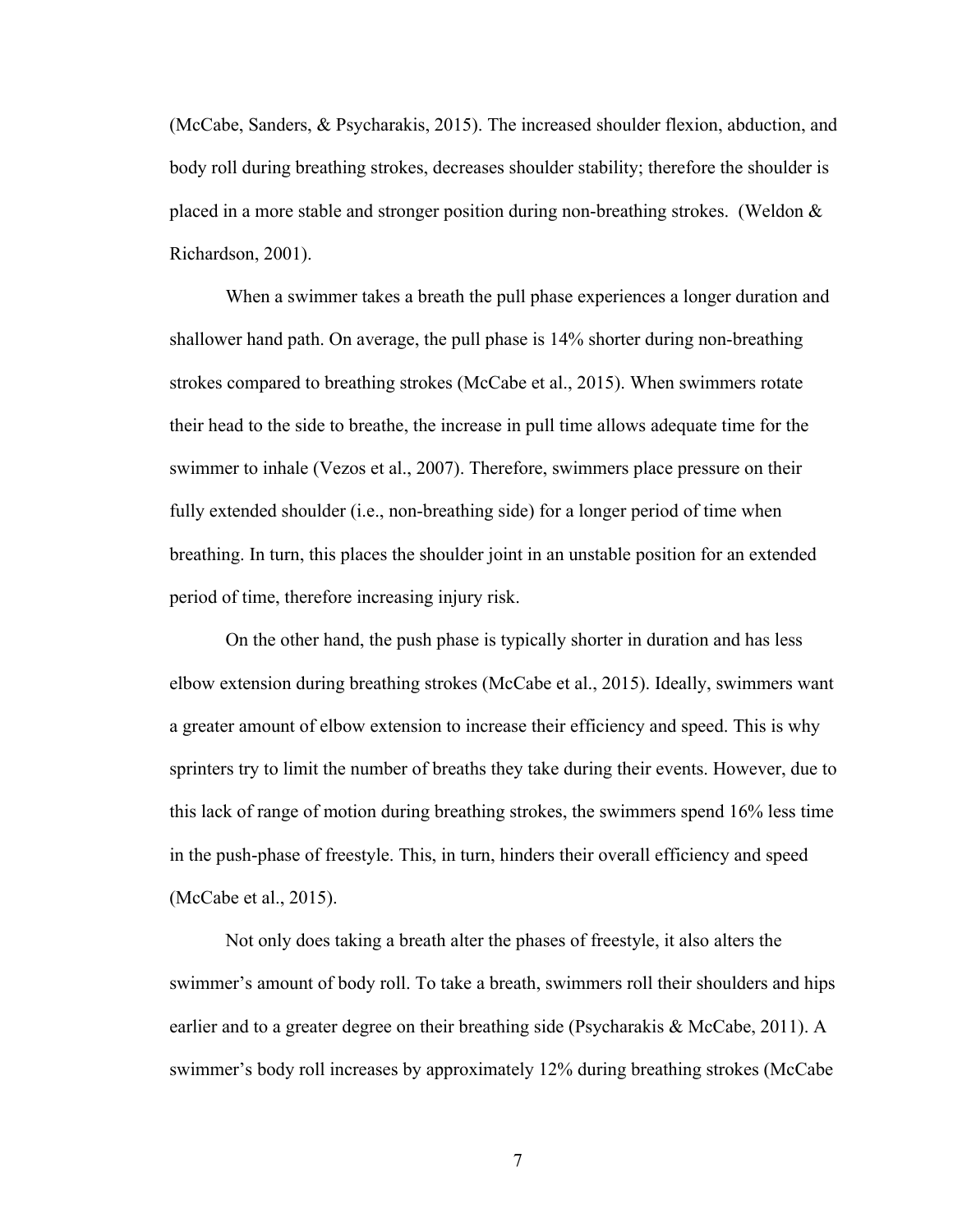et al., 2015). This large amount of body roll creates a lag time between subsequent strokes to allow for a breath. Not only does this lag time allow swimmers to take a breath, but it also allows swimmers to create more propulsion with their dominant shoulder (Pansiot et al., 2010). Compared to bilateral breathing, unilateral breathing produces asymmetries between the dominant and non-dominant shoulders (Seifert et al., 2005).

During a breath, the dominant shoulder is in full extension underneath the swimmer's head, while the non-dominant shoulder is in the entry phase of freestyle. When breathing unilaterally, the dominant shoulder not only supports the breath, but causes asymmetrical coordination and propulsion (Tourney-Chollet, Seifert, & Chollet, 2009). Even though the non-dominant shoulder has a quicker hand path through the water, it will still produce less force than the dominant shoulder. Due to the long period of forward extension, the dominant shoulder has a longer period of time to apply a propulsive force which in turn generates more power (Tourney-Chollet et al., 2009). The elevated position of a sprinter's head during a breath increases the amount of demand placed on the internal rotators and adductors of the dominant shoulder (C. Tourney-Chollet, 2009). Due to this, 66% of the time, swimmers develop pain in their dominant shoulder (Richardson et al., 1980). Therefore, swimmers should avoid picking their head up to breathe to avoid adding any unnecessary demands to the shoulder. Swimmers who breathe bilaterally seem to have a better distribution of power between the dominant and non-dominant shoulders than those who breathe unilaterally. To prevent shoulder injury, bilateral breathing should be emphasized during practice to avoid placing more demand on one shoulder over the other.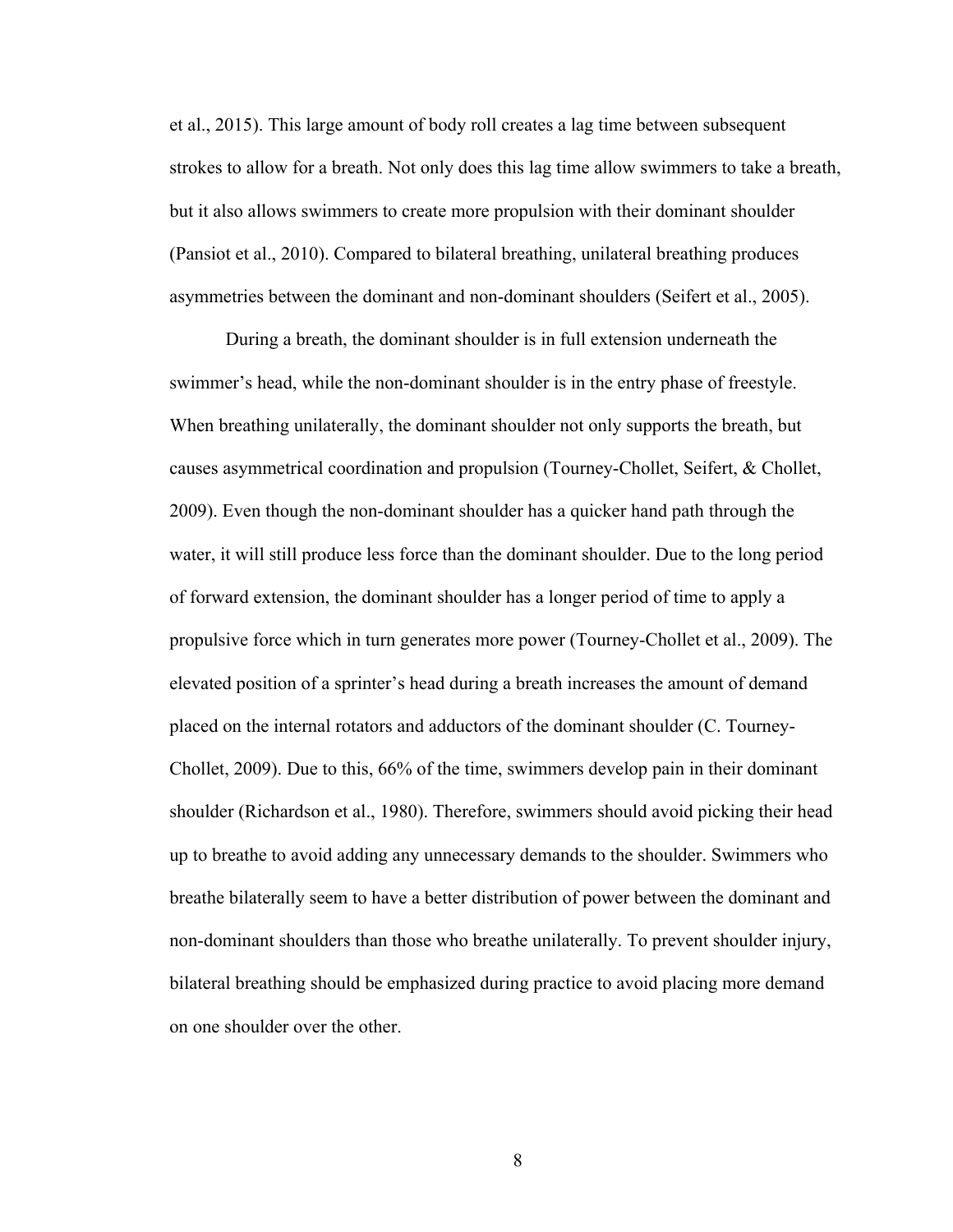#### Posture

Swimmers typically have a more rounded forward posture due to the demands of the sport. Forward posture occurs when the head is forward, the cervical spine is hyperextended, the thoracic spine is in slight flexion and the lumbar spine is in slight extension. This forward posture is due to muscular imbalances in the shoulders (Batalha et al., 2013). A swimmer's internal rotation strength is significantly greater than their external rotation strength as internal rotation is the primary movement during the propulsive phases of freestyle (Batalha, Raimundo, Tomas-Carus, Barbosa, & Silva, 2013). Therefore, when in a resting position the pectoralis minor pulls the swimmer's shoulders forward (Borstad, 2006). Swimming competitively from a young age and a large amount of water training tends to promote these muscular imbalances. Also, this forward posture decreases the subacromial space in the shoulder joint due to the increased anterior tilt and internal rotation of the scapula (Harrington, Melsel, & Tate, 2014). This anterior tilt and internal rotation of the scapula are greater in the overhead athlete's dominant shoulder than in the non-dominant shoulder (Oyama, Myers, Wassinge, Ricci, & Lephart, 2008). The abduction and flexion of the shoulder during the recovery phase of freestyle also decreases the already small amount of subacromial space in the glenohumeral joint (Borstad, 2006). The less subacromial space there is, the more vulnerable a swimmer is to the development of shoulder pain or injury (E. E. Hibberd et al., 2016). Therefore, a swimmer's dominant shoulder is more susceptible to shoulder pain than the non-dominant shoulder.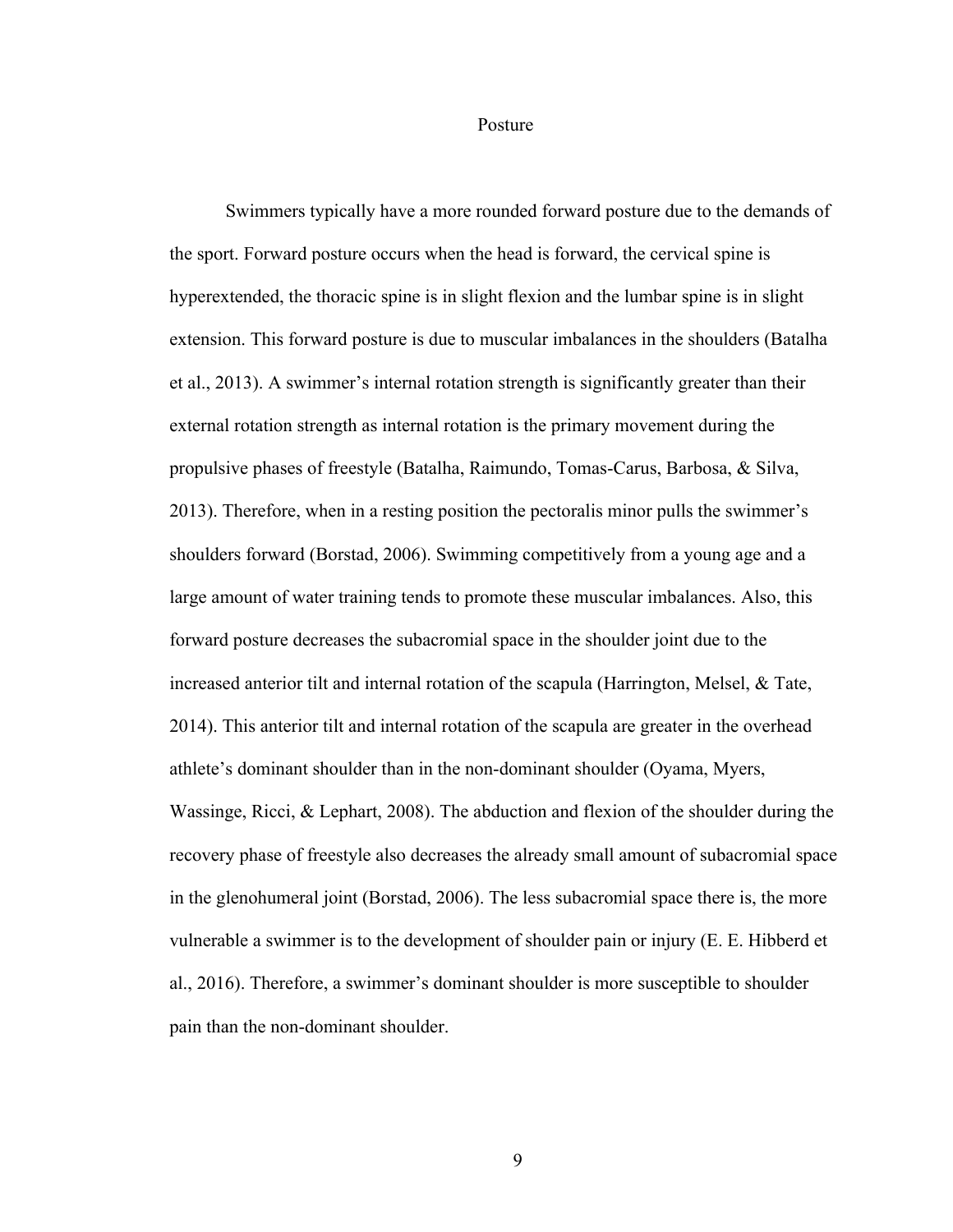#### Sport-Specific Demands that Lead to Shoulder Injury

 Sport-specific demands unique to swimming place swimmers at a greater risk for shoulder injury. These sport-specific demands include increased shoulder range of motion, increased adduction and internal rotation strength, and shoulder intensive training (Weldon & Richardson, 2001)

#### *Increased Shoulder Range of Motion*

 Having an increased range of motion within the shoulders allows the swimmer's body to form a 180-degree angle, parallel to the surface of the water, which reduces the amount of drag during freestyle. The increased shoulder range of motion also allows for greater stroke length, which directly correlates with swim speed (Chollet, 1997). While an increase in shoulder range of motion is essential for swimmers, it also reduces the stability of the shoulder joint. The increased range of motion leads to increased capsuloligamentous laxity, which reduces the stability of the shoulder joint by decreasing the amount of force produced by the rotator cuff muscles. This inevitably leads to an unstable shoulder joint (Wirth, Lippitt, & Rockwood, 1998).

## *Increased Adduction and Internal Rotation Strength*

Compared to non-swimmers, competitive swimmers have increased adduction and internal rotation strength (Beach, Whitney, & Dickoff-Hoffman, 1992). The swimmer's pectoralis minor and latissimus dorsi are responsible for this increase in adduction and internal rotation strength. Swimmer's adduction to abduction strength ratio is 2.05 and their internal rotation to external rotation ratio is 1.89, compared to 1.53 and 1.35 in non-swimmers, respectively (McMaster, 1999). This leads to muscular imbalances, which reduces the overall stability of the shoulder joint (Costill et al., 1985).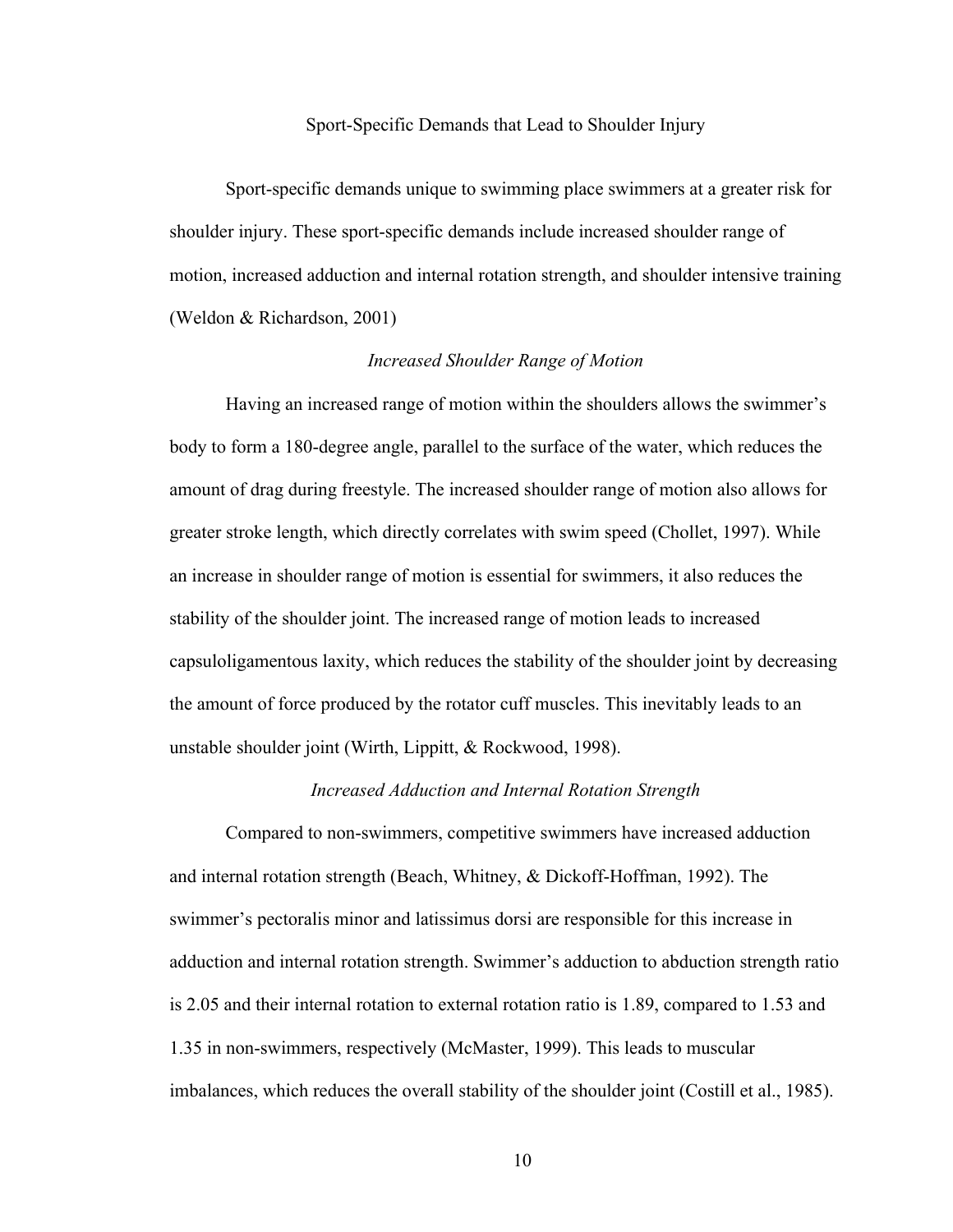Therefore, training programs need to incorporate exercises that help strengthen the shoulder abductors (e.g., supraspinatus, trapezius, serratus anterior, and deltoid) and the shoulder external rotators (e.g., deltoid, infraspinatus, and teres minor) to counteract these muscular imbalances.

## *Prolonged Fatigue and Shoulder Intensive Training*

The majority of forward propulsion is created by the shoulders, therefore, large distances can decrease the overall stability of the shoulder joint due to fatigue of the rotator cuff and scapular positioning muscles (Bak, 1996). Rotator cuff muscles and scapular positioning muscles are active throughout the entire freestyle stroke, which places them at a greater risk for fatigue (Pink, 1991). Rotator cuff muscles are responsible for keeping the humeral head inside the glenoid cavity; however, if these rotator cuff muscles are fatigued, the ability to keep the humeral head inside the glenoid cavity decreases. Therefore, the shoulder is placed in an unstable position (Pink, 1991). Abnormalities in scapular motion can lead to altered freestyle stroke mechanics, which further decreases the stability of the shoulder joint. These sport-specific demands place swimmer at a high risk for developing swimmer's shoulder at some point in their swimming career.

## The Painful Shoulder

Swimmer's shoulder is a broad diagnosis for shoulder pain among competitive swimmers due to the repetitive overhead movements required during freestyle. This broad diagnosis of swimmer's shoulder consists of several injuries including subacromial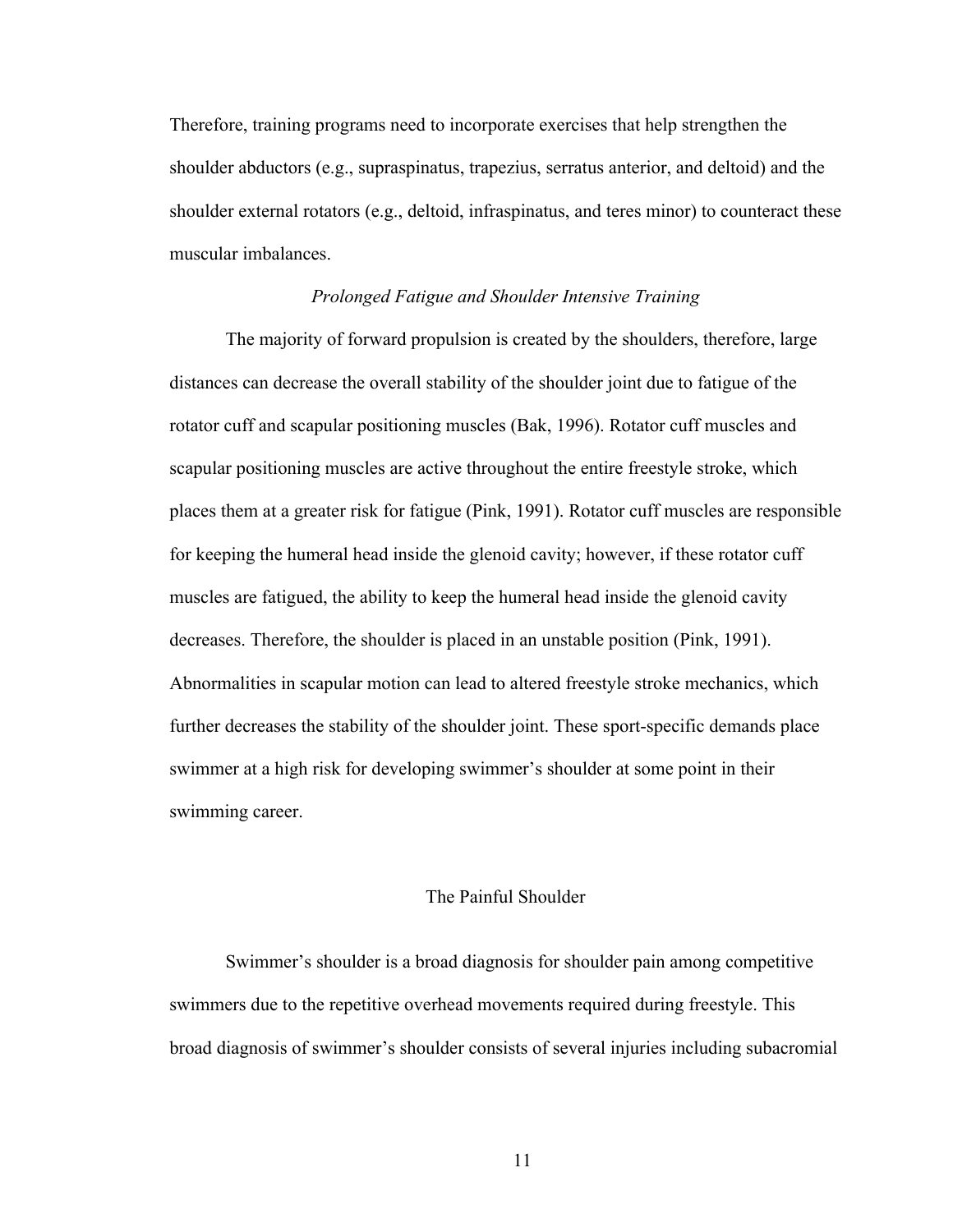impingement, scapular dyskinesis, shoulder hyperlaxity, glenohumeral internal rotation deficit, subscapular neuropathy, subluxation, and os acromiale.

## *Subacromial Impingement*

Competitive swimmers experience a subacromial impingement when the rotator cuff, the long head of the biceps tendon, or the subacromial bursa becomes compressed and inflamed beneath the coracoacromial ligament (Page, 2011). These structures become impinged when the subacromial space narrows due to the abduction, forward flexion and internal rotation of the shoulder during freestyle. Swimmers typically experience this subacromial impingement as their hand enters the water (Matzkin et al., 2016). During 24.8% of freestyle strokes, some type of impingement occurs, which demonstrates that freestyle can place a swimmer's shoulder in an unfavorable position during approximately  $\frac{1}{4}$  of the strokes that they take (Matzkin et al., 2016).

## *Scapular Dyskinesis*

Swimmer's shoulder can also take the form of scapular dyskinesis which is an alteration in the normal resting or active position of the scapula during movement (Matzkin et al., 2016). Different scapulothoracic muscular imbalances can lead to scapular dyskinesis. A majority of the force a swimmer generates when pulling through the water comes from the adduction and internal rotation of the shoulder generated by the latissimus dorsi and the pectoralis major. The serratus anterior and subscapularis muscles are most susceptible to fatigue because they are activated throughout the entire freestyle stroke. Once fatigue sets in, the pectoralis major and minor tend to overpower the serratus anterior and subscapularis muscle. The unopposed pectoralis major places excessive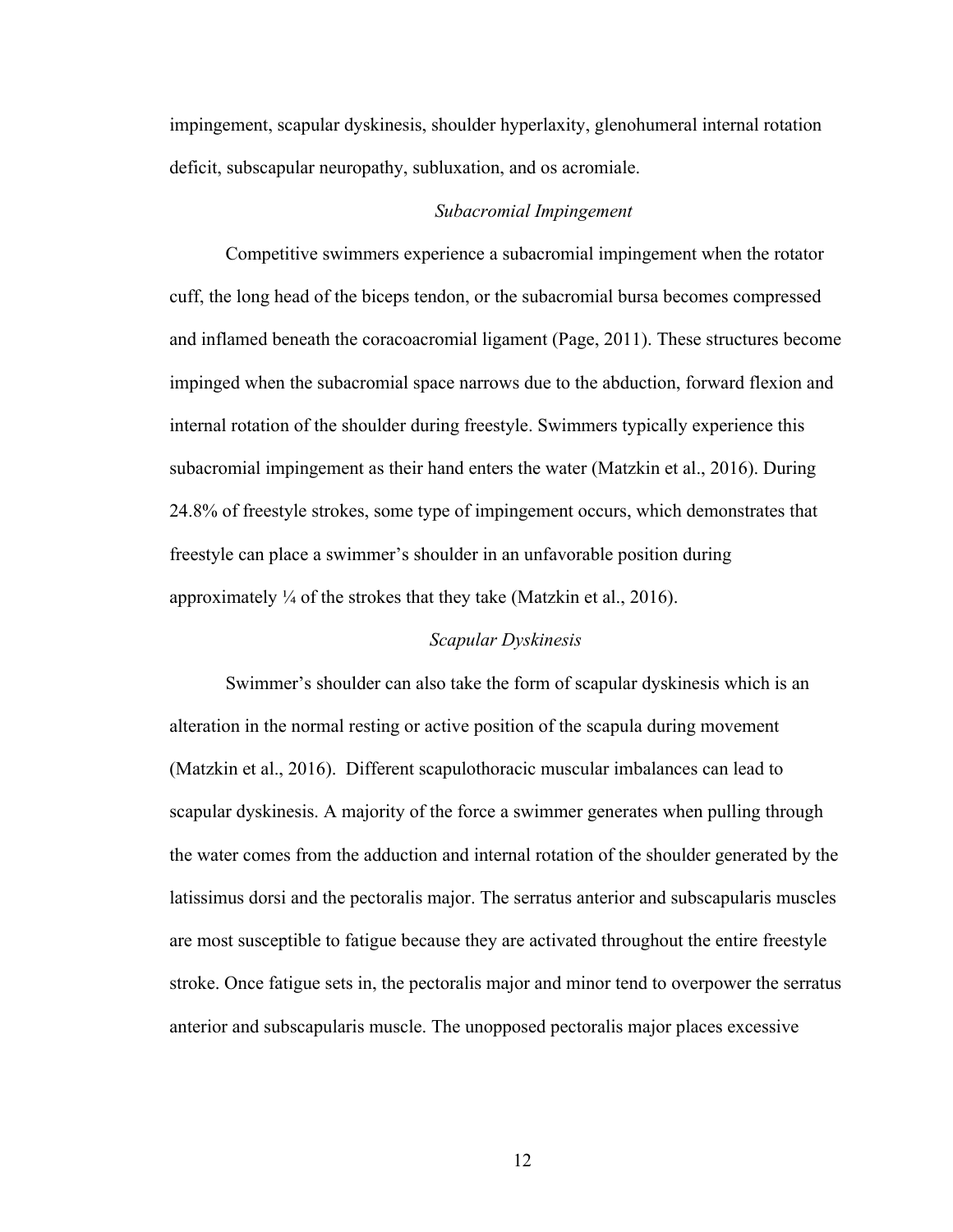strain on the anterior portion of the shoulder joint (Matzkin et al., 2016). Ultimately, these muscle imbalances lead to poor shoulder joint mechanics as well as injury.

#### *Shoulder Hyperlaxity*

Approximately 75% of competitive swimmers experience hyperlaxity of their shoulder joint. This hyperlaxity leads to an abnormal translation of the humeral head within the shoulder cavity (Martino & Rodeo, 2018). Shoulder laxity is considered an advantage for competitive swimmers up to a certain degree as it allows for a greater freestyle stroke length (Martino & Rodeo, 2018). This then correlates to greater speed and efficiency. On the other hand, an excessive amount of laxity in the shoulder joint can lead to rotator cuff muscle fatigue, and even injury. Swimmers who display a dropped elbow and a lack of body roll often have an excessive amount of hyperlaxity in the shoulder joint (Matzkin et al., 2016). Swimmers exhibit a dropped elbow when they pull their hand backward in a relatively flat position to avoid excessive internal rotation of the shoulder (Figure 1). Even if there is pressure being placed on the water by the hand, the hand will slip backward without catching any water. This is not ideal, as swimmers want to catch as much water as possible to propel themselves forward.



Figure 1. Dropped Elbow Catch vs. High Elbow Catch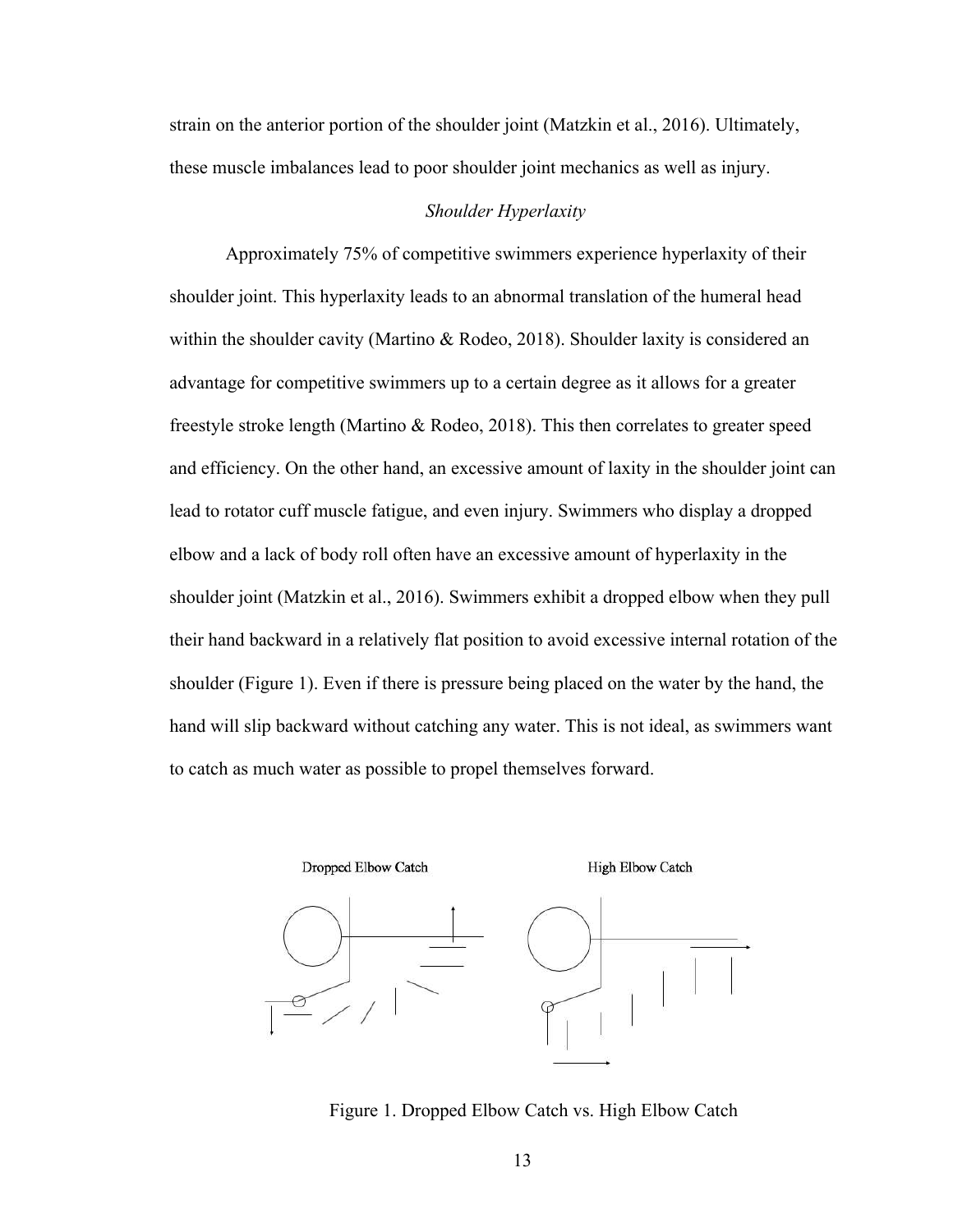#### *Glenohumeral Internal Rotation Deficit (GIRD)*

Glenohumeral internal rotation deficit (GIRD) occurs when the dominant shoulder exhibits less internal rotation compared to the non-dominant shoulder (Matzkin et al., 2016). Swimmers exhibit approximately 10° more external rotation and 40° less internal rotation than non-swimmers. This deficit produces a force anteriorly on the humeral head causing the shoulder capsule to become unstable (Matzkin et al., 2016). Several studies show a correlation between GIRD and posterior shoulder tightness (Matzkin et al., 2016; Tyler, Nicholas, Roy, & Glein, 2000). One study found that for every four degrees of internal rotation, there was a one-centimeter reduction in passive horizontal adduction (Tyler et al., 2000). This posterior shoulder capsule tightness decreased internal rotation, and increased external rotation is due to the basic biomechanics of freestyle. Most swimmers prefer to breathe on their dominant side which in turn causes more external rotation toward the dominant shoulder and causes the nondominant shoulder to compensate (Matzkin et al., 2016).

## *Suprascapular Neuropathy*

 Suprascapular neuropathy occurs when the suprascapular nerve gets caught underneath the suprascapular ligament during freestyle. Since the subacromial space is already small, the nerve can easily get caught underneath the suprascapular ligament. Some common signs and symptoms include, decreased abduction strength, decreased internal rotation strength, shoulder weakness, atrophy, aching, or burning in the posterolateral aspect of the shoulder (Walsworth, Mills, & Michener, 2004). Swimmers will exhibit decreased abduction strength and decreased internal rotation strength because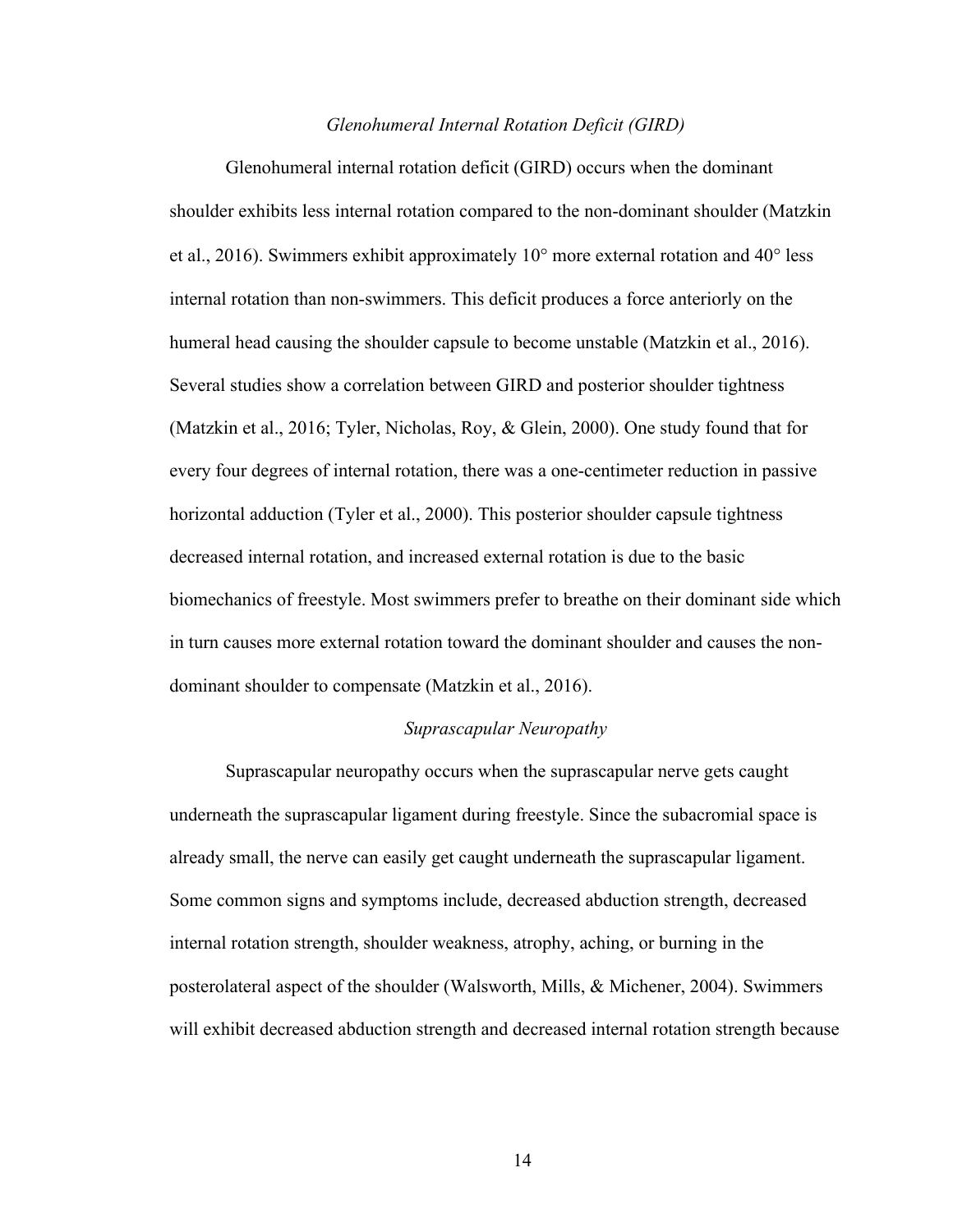the suprascapular nerve innervates both the infraspinatus and supraspinatus muscles (Matzkin et al., 2016).

## *Subluxation*

Subluxation or the partial displacement of the humeral head is common among competitive swimmers due to the increase in shoulder laxity, adduction strength, and internal rotation strength. When a subluxation occurs, it can cause damage to the labrum. The labrum of the shoulder joint can eventually become frayed or even detached. If this happens, it could get caught during shoulder motion, causing pain (Matzkin et al., 2016). Competitive swimmers are at risk for subluxation when they dive off the blocks due to the position of the arms and shoulders. Diving into the water hand, and head first, with arms fully extended, places them in an unstable position (McMaster, 1986).

## *Os Acromiale (OA)*

 Failure of the acromial apophysis to fuse causes an os acromiale (OA) (Frizzero et al., 2012). The acromial apophysis originates from four ossification sites including, the basiacromion, meta-acromion, meso-acromion, and pre-acromion (Kurtz, Humble, Rodosky, & Sekiya, 2006). These four ossification sites generally fuse by age 18-25 and the greatest number of OAs are meso-acromial (Kurtz et al., 2006). Many overhead athletes tend to reach an elite level between the ages of 18 and 25; therefore, it is useful to diagnose OA and plan an effective therapeutic plan for those athletes. It is possible to diagnose OA using an ultrasound (Frizzero et al., 2012). OA is usually asymptomatic; however, when it is painful the symptoms look similar to those of a subacromial impingement (Frizzero et al., 2012). The failure of an ossification site to fuse results in less subacromial space available during shoulder flexion. This is critical for swimmers, as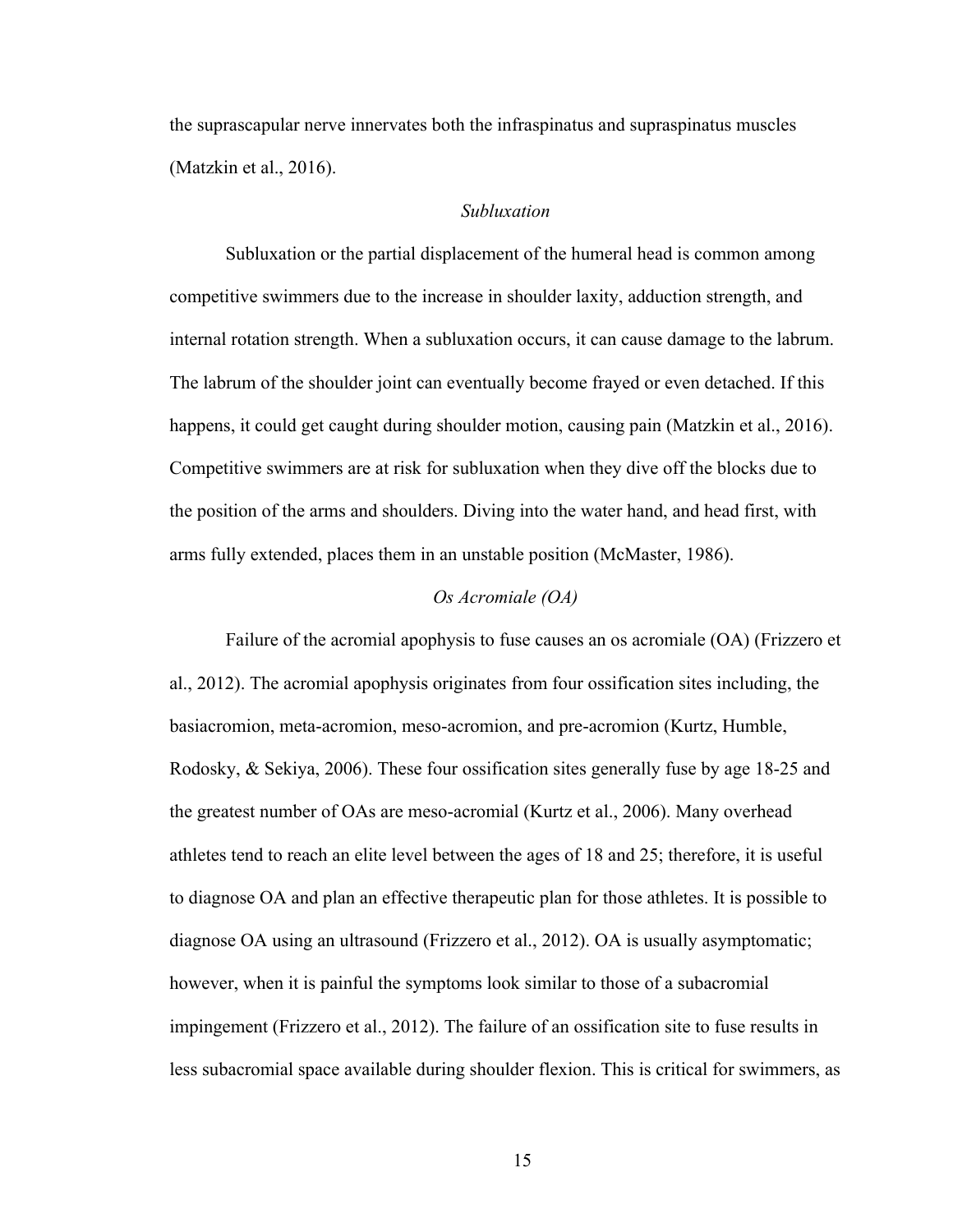flexion is a large portion of the swim stroke. However, this is an uncommon cause of swimmer's shoulder, as OA only occurs between one percent and fifteen percent of the time in the general population (Frizzero et al., 2012). The image below shows the four centers of acromial ossification (Frizzero et al., 2012) (Figure 2).



Figure 2. Four Ossification Centers of the Acromion

## Preventative Measures

In the pool, swimmers should focus on bilateral breathing and avoid picking their head up to breathe to prevent swimmer's shoulder. Swim instructors and coaches should emphasize bilateral breathing early on in a swimmer's career. Coaches should also keep an eye out for unilateral breathing as well as any alterations in stroke mechanics that could be indicative of shoulder pain such as a dropped elbow, excessive body roll, or hand-placement away from the midline. Also, to prevent the likelihood of developing a rounded forward posture coaches should counteract these muscular imbalances by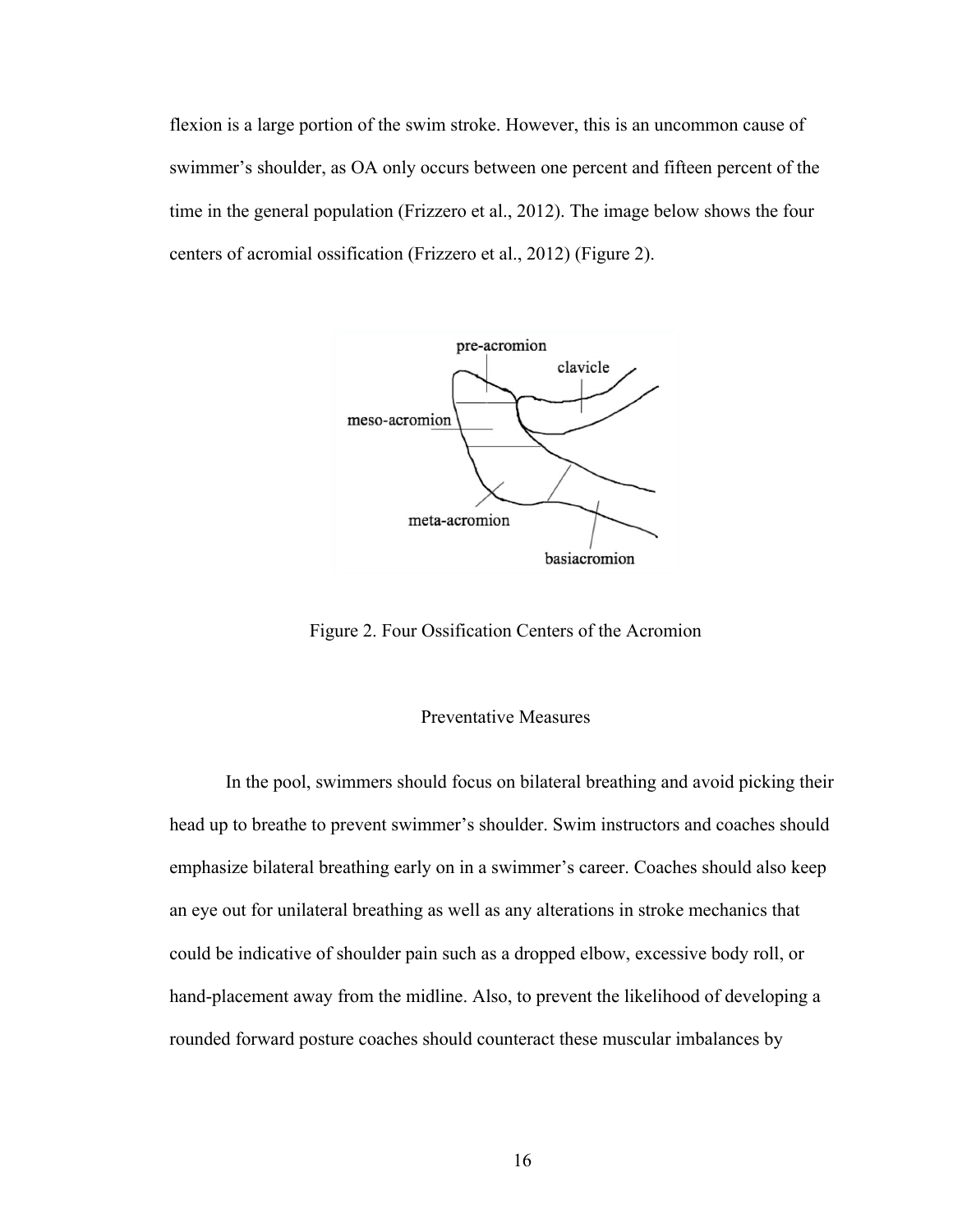implementing a land-based prevention program as soon as a swimmer's competitive career begins.

The rehabilitation protocol for swimmers' shoulder is fairly similar amongst the rehabilitation world, although some swim programs don't put these protocols into motion until the swimmer has been injured. With swimming consisting of repetitive motions and being a shoulder dominant sport, it is imperative for swimmers, coaches, and athletic trainers to be proactive and start taking preventative measures before the swimmer becomes injured. Since the number of swimmers who will experience shoulder pain at some point in their career is so large, it is safe to assume that every swimmer will experience some sort of shoulder pain. Therefore, the swimming community as a whole should be proactive by emphasizing preventative measures starting from a young age.

 Swimmers and coaches can be proactive by implementing some basic shoulder stretches and strengthening exercises into their everyday workouts. Swimmers commonly focus on stretching the anterior part of the shoulder capsule by fully extending the shoulder against a wall. However, it is important to also stretch the posterior capsule as overstretching the anterior capsule can worsen the muscular imbalances that lead to impingement (Matzkin et al., 2016). Some good stretches for the posterior shoulder capsule include the sleepers stretch or the crossover stretch. During the sleeper stretch, the athlete would lie on the symptomatic side, place the elbow at a 90° angle, and the other arm is used to gently internally rotate the symptomatic arm until a stretch is felt on the posterior side of the shoulder capsule (Matzkin et al., 2016).

In addition to stretching the posterior shoulder capsule, it is also important for the swimmer to stretch the pectoralis minor muscle as this will help to reduce a swimmer's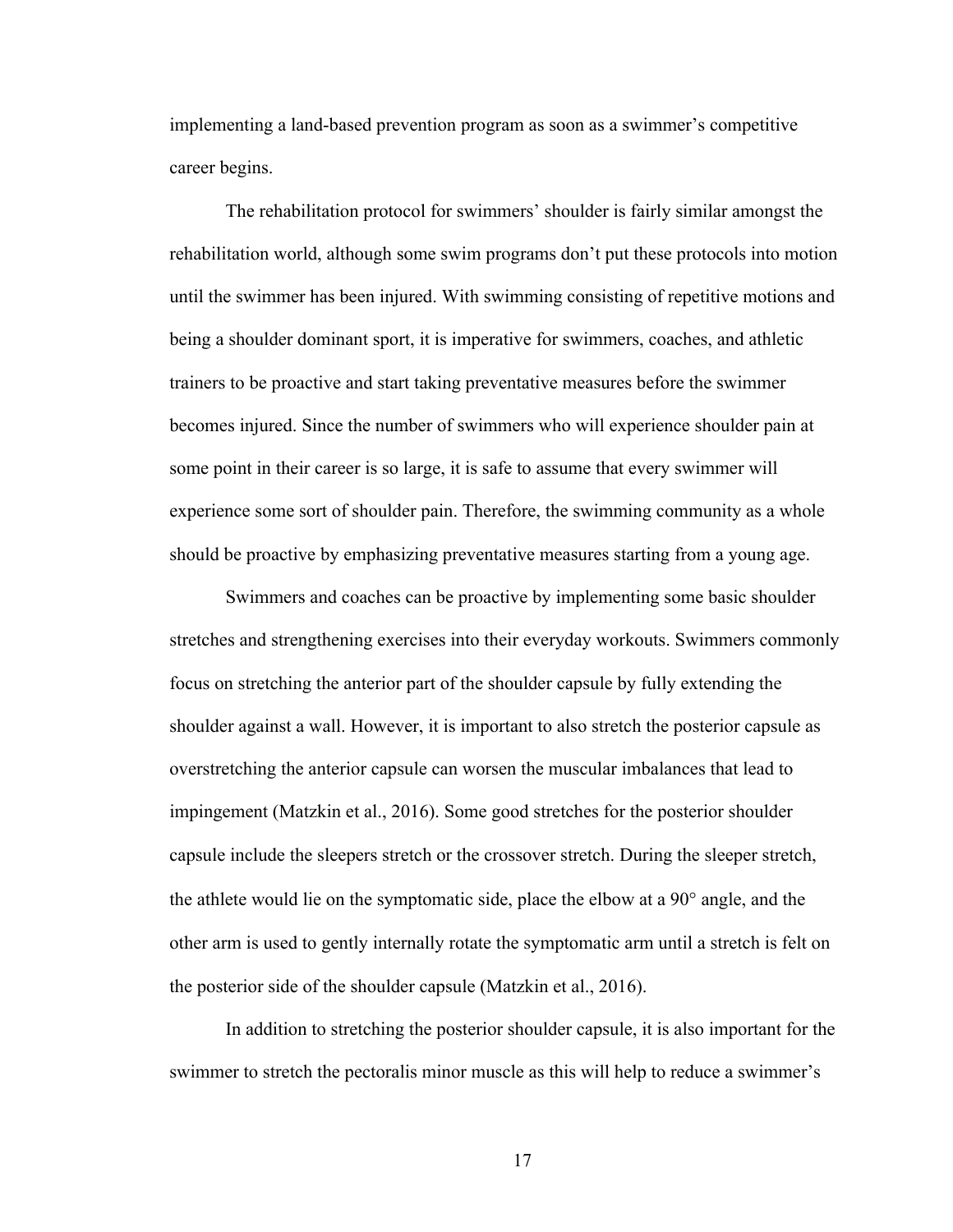rounded forward posture. A few good stretches for the pectoralis minor would be the corner stretch or lying on a foam roller down the center of the back with arms outstretched to the side (Kluemper, Uhl, & Hazelrigg, 2006). During the corner stretch the swimmer would stand in a corner with one foot in front of the other, hands and elbows would be placed at a 90° angle on the wall, and the athlete would slightly lean forward until a small stretch is felt in the anterior shoulder and chest. Consistently performing this pectoralis minor stretch on the foam roller can help to reduce forward posture in competitive swimmers (Kluemper et al., 2006).

Not only is it important to stretch the muscles in the shoulder, it is also important to strengthen them as well. Some common strengthening exercises that coaches should implement early on in a swimmer's career are scapular retraction (rhomboids and trapezius), external rotation (deltoid, infraspinatus, and teres minor muscles), shoulder flexion (deltoid, and pectoralis major), Y/T/W's (serratus anterior, trapezius, rhomboids, and supraspinatus), horizontal row (infraspinatus and teres minor muscles), military press (serratus anterior, subscapularis, latissimus dorsi, pectoralis major, biceps brachii, triceps brachii, and deltoid muscles), and push up with a plus (serratus anterior and subscapularis muscles) (E. Hibberd, Oyama, Spang, Prentice, & Meyers, 2012; Kluemper et al., 2006; Matzkin et al., 2016). Swimmers should be completing these shoulder strengthening exercises along with the stretches mentioned above on a daily basis, especially when the distance and intensity during workouts increase. Doing these stretches and exercises can help reduce a swimmer's risk of developing swimmer's shoulder and a rounded forward posture (Figure 3).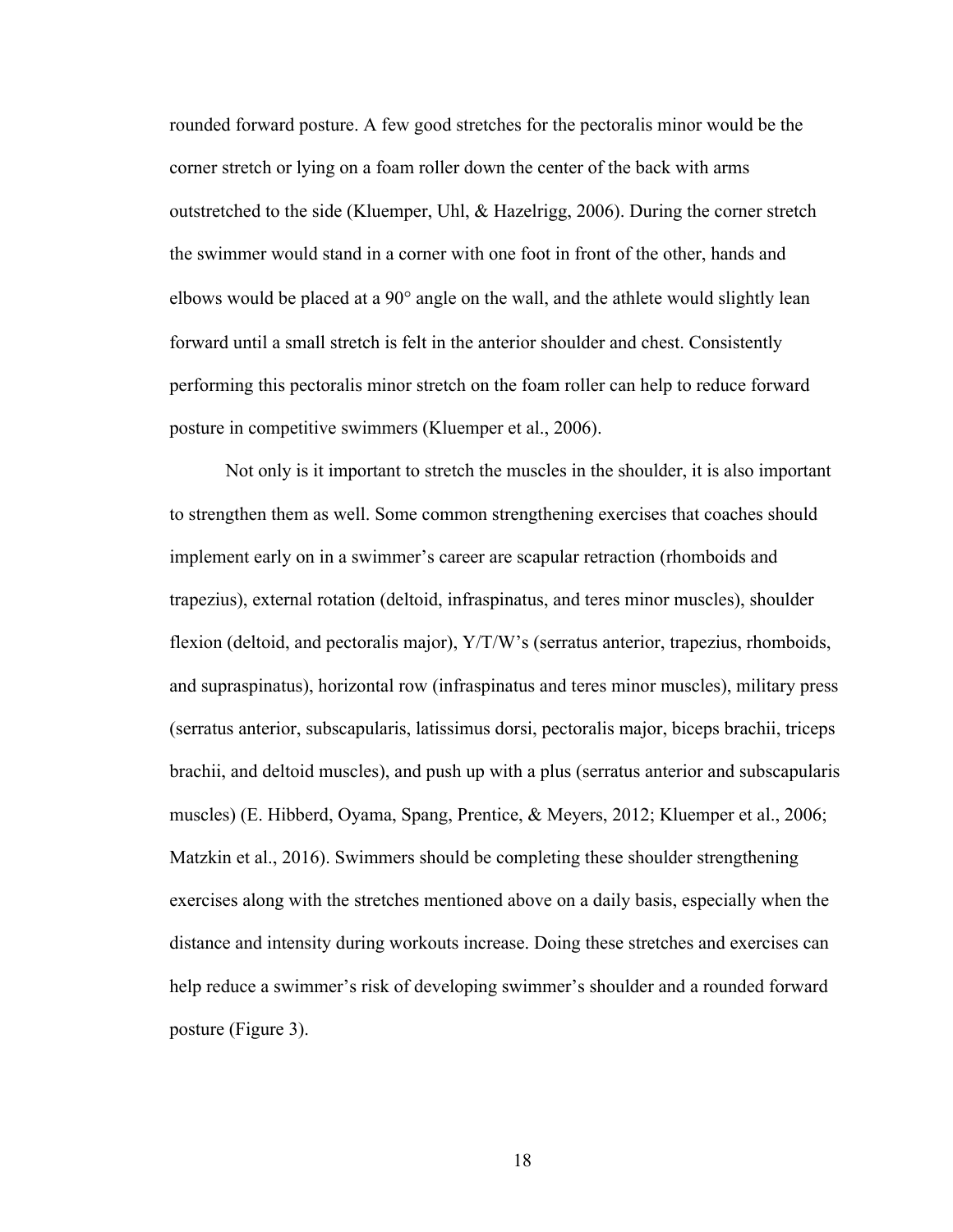

Figure 3. Y/T/W's Exercise

## *Typical Rehabilitation Protocol*

 Both preventative and rehabilitation programs for swimmer's shoulder are fairly consistent amongst the rehabilitation world. However, these programs need to be implemented more before a swimmer becomes injured as these programs have been proven to reduce shoulder pain and a rounded forward posture. Kluemper, Uhl, and Hazelrigg (2006) specifically looked at the effect of stretching and strengthening shoulder muscles on forward shoulder posture in competitive swimmers. The swimmers went through a 6-week stretching and strengthening program in which they did the exercises three times a week (Kluemper et al., 2006). Each day they completed three exercises with a TheraBand including scapular retraction, external rotation, and shoulder flexion for the lower trapezius. The swimmers also completed three different stretches including lying supine with a foam roller running down the middle of their back (anterior chest muscles), partner-assisted pectoralis major stretch and partner-assisted pectoralis minor stretch (Kluemper et al., 2006). The researchers found that the 6-week training program of stretching the anterior shoulder muscles and strengthening the posterior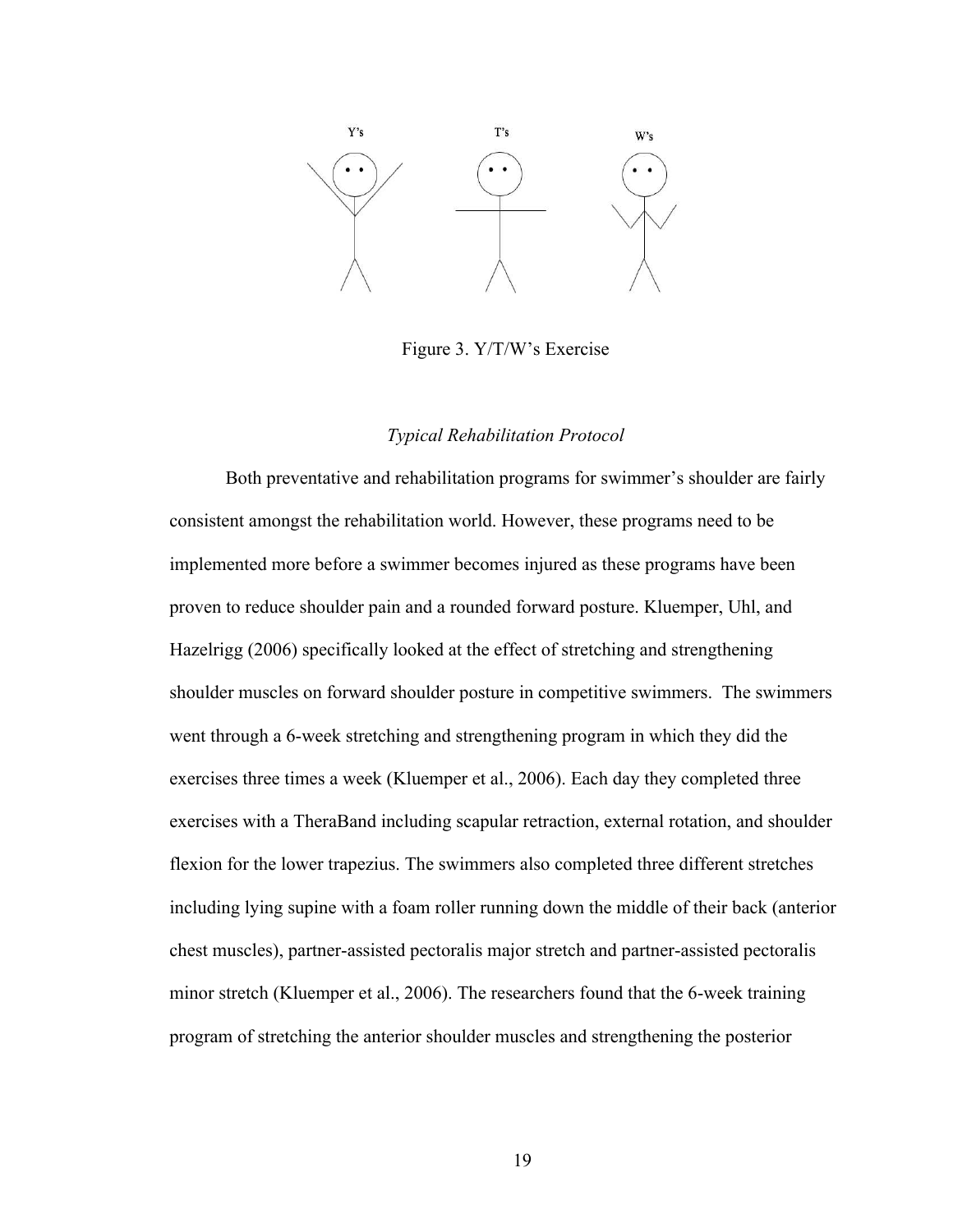shoulder muscles slightly reduced the swimmer's forward posture (Kluemper et al., 2006).

Another study examined the effects of a 6-week strengthening program on the shoulder and scapular-stabilizer strength and scapular kinematics among Division I collegiate swimmers. The protocol was completed three times a week for 6 weeks. The protocol program included strengthening exercises using a resistance band- T's (scapular retraction), Y's (scapular retraction with upward rotation), W's (shoulder flexion and external rotation), low rows, throwing acceleration and deceleration, scapular punches, shoulder internal rotation at 90° abduction, and shoulder external rotation at 90° external rotation. The swimmers also completed the corner stretch and the sleepers stretch as well. The researchers found that after the 6-week program, the swimmers had increased scapular internal rotation, protraction and elevation (E. Hibberd et al., 2012). When developing a preventative program, coaches should avoid any exercises that may overlap with training done in the weight room or the pool. Basic preventative protocols for swimmer's shoulder should look similar to the two studies mentioned above.

#### CHAPTER 3

## FURTHER RESEARCH

Most of the research literature has focused on how breathing affects stroke mechanics. More research needs to be done on how breathing affects a swimmer's risk for shoulder injury and if there are any major differences between unilateral and bilateral breathing. For many coaches, it is difficult to identify any biomechanical alterations in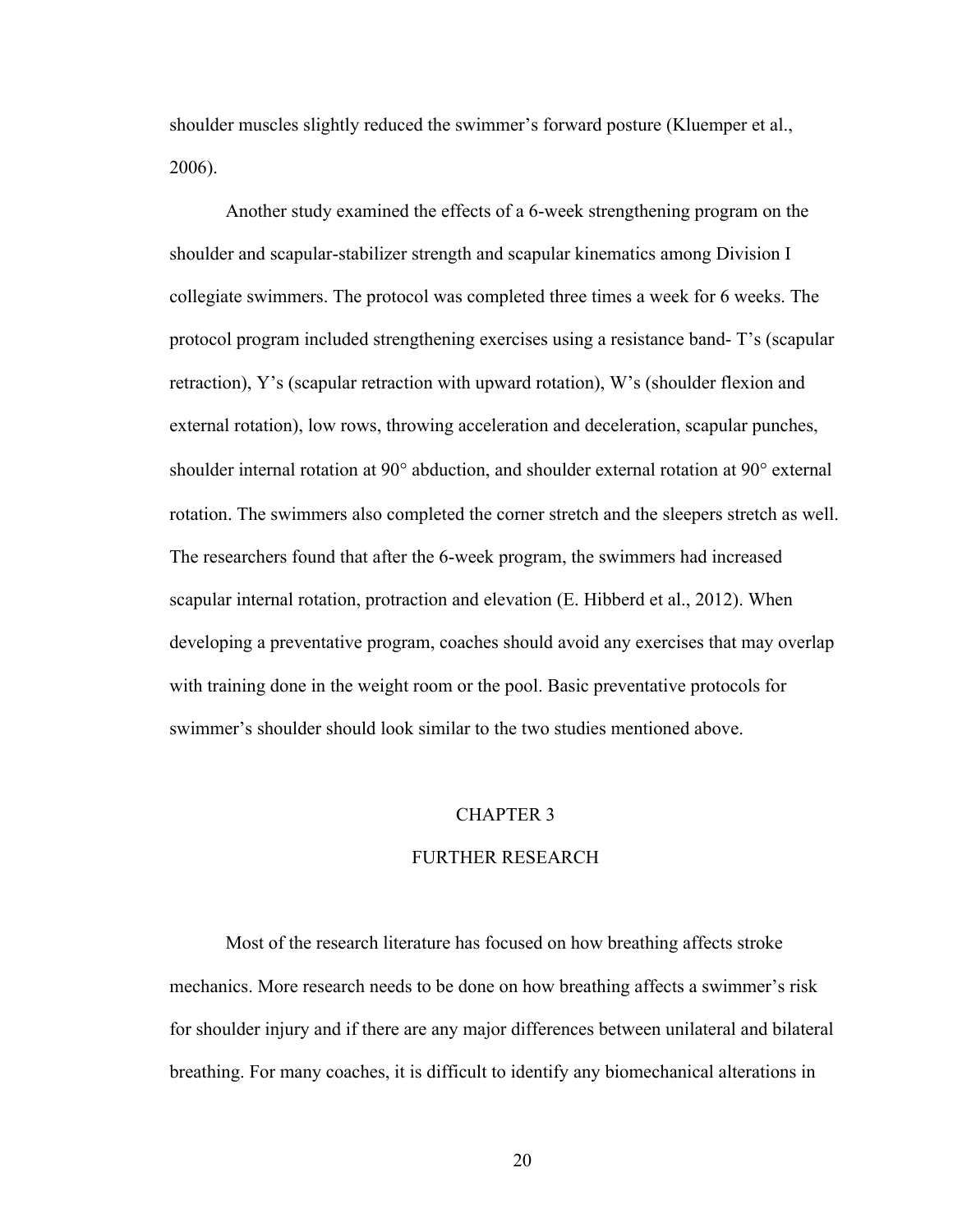freestyle immediately when they have several swimmers in the pool at a time and only one or two coaches on deck at a time. Today, many swimmers wear an Apple Watch during practice to monitor their heart rate, distance swam, calories burned, splits, etc. The Apple Watch can detect which stroke the swimmer is currently swimming and how fast they are swimming. Researchers should develop an app for the Apple Watch that would immediately detect any alterations in the swimmer's stroke mechanics and give immediate feedback to the swimmer. The sooner a swimmer can detect any alterations in their stroke mechanics, the quicker they can fix it, and the less likely they are to get injured.

Another area of research that should be focused on is different preventative measures that can be taken early on in a swimmer's career. Most programs don't implement stretches or strengthening exercises until after the swimmer has been injured. After the swimmer is injured it is too late and athletic trainers or physical therapists take over with a rehabilitation protocol. Although, once the swimmer is better these preventative exercises are important to complete to prevent the likelihood of reinjury. Athletic trainers should take a mandatory baseline, midseason, and end-season measurements for every swimmer, especially in middle school, high school, and college. These measurements are important so athletic trainers can specifically target what each swimmer needs to work on to avoid shoulder injury. Some swimmers may need more external rotation or internal rotation work, postural work, etc. This way coaches and athletic trainers can work together to prevent shoulder injuries early on and throughout a swimmer's entire career.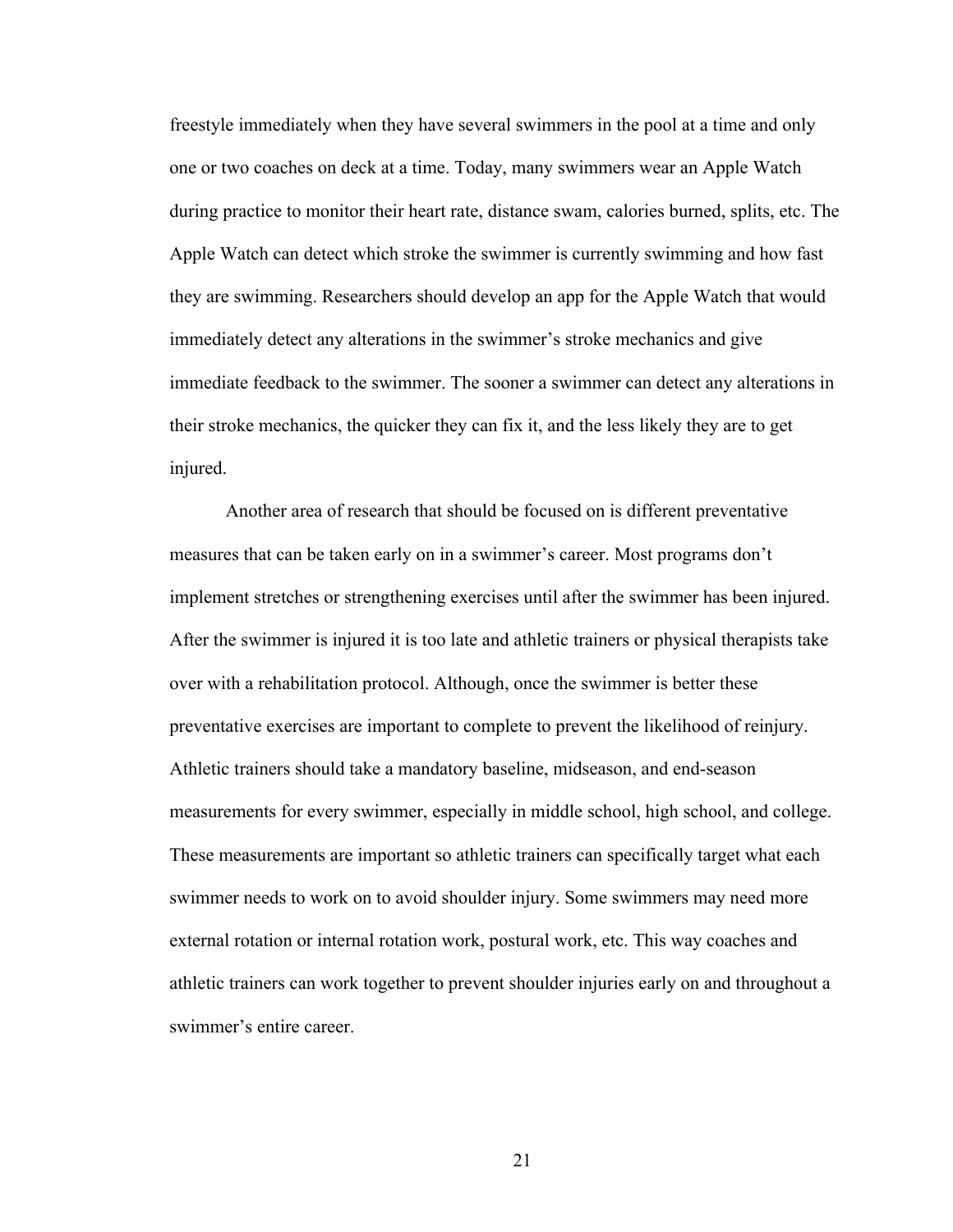## CHAPTER 4

## **CONCLUSION**

 Overall, swimmer's shoulder is a very prominent issue in the sport of swimming as all swimmers have a high risk for developing a shoulder injury, especially female swimmers (Harrington et al., 2014). Due to the demands of swimming, swimmers typically breathe unilaterally, have increased internal rotation and adduction strength, increased shoulder range of motion, and forward posture, which is especially evident in the dominant shoulder. Therefore, the dominant shoulder has a greater risk of injury than the non-dominant shoulder due to unilateral breathing. It is important to start an exercise prevention program early on in a swimmer's career to decrease their risk for developing swimmer's shoulder and to counteract these muscular imbalances. Coaches should keep an eye out for any alterations in stroke mechanics that could be signs of shoulder pain. Healthy shoulders are a competitive swimmer's biggest asset, therefore it is imperative to keep their shoulders healthy and in good condition.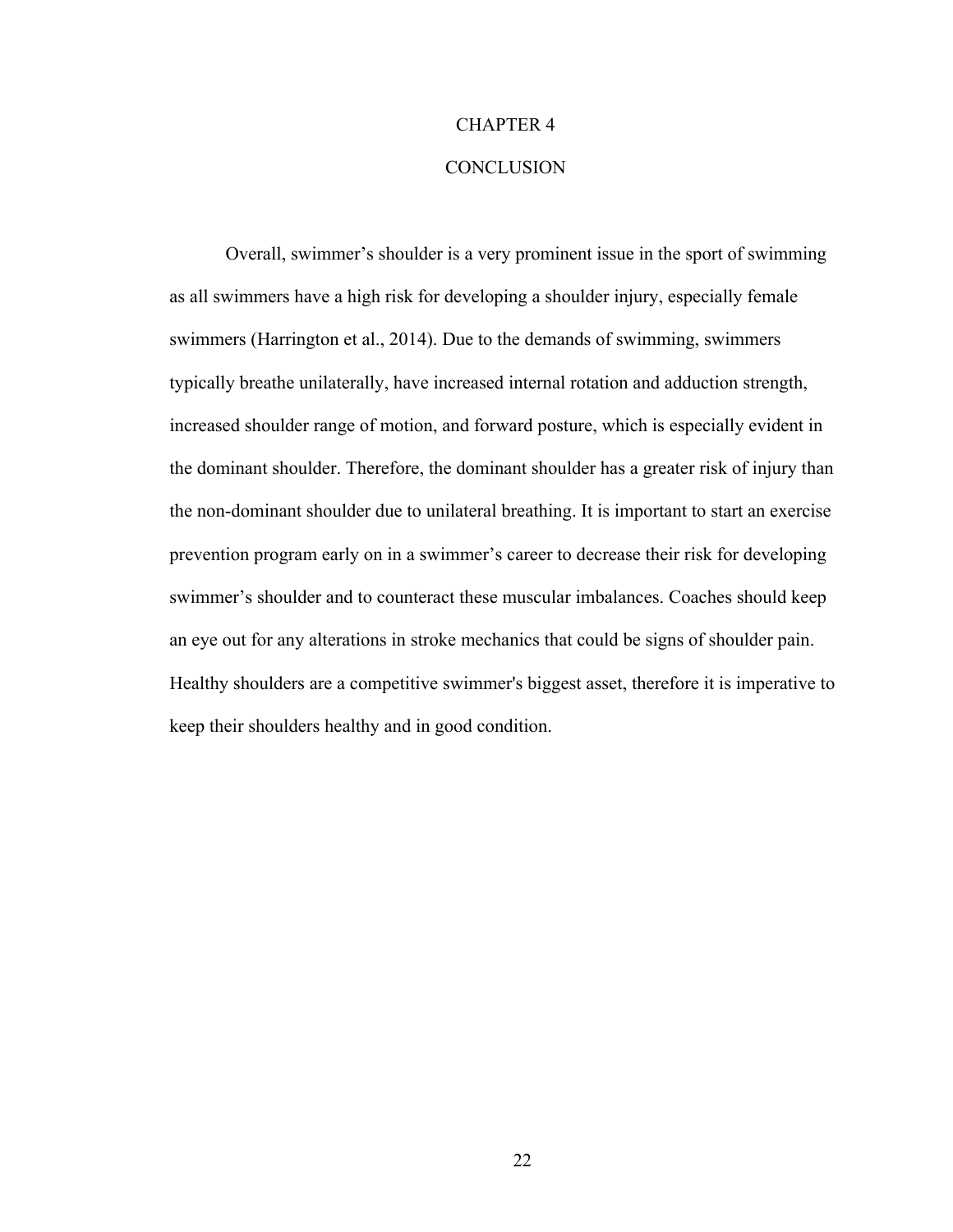#### **REFERENCES**

- Bak, K. (1996). Nontraumatic glenohumeral instability and coracoacromial impingement in swimmers. *Scandinavian Journal of Medicine & Science in Sports, 6*, 132-144.
- Batalha, N. M., Raimundo, A. M., Tomas-Carus, P., Barbosa, T. M., & Silva, A. J. (2013). Shoulder rotator cuff balance, strength, and endurance in young swimmers during a competitive season. *Journal of Strength and Conditioning Research, 27*(9).
- Beach, M., Whitney, S., & Dickoff-Hoffman, S. (1992). Relationship of shoulder flexibility, strength and endurance to shoulder pain in competitive swimmers. *Orthop Sports Phys Ther, 16*, 262-268.
- Borstad, J. D. (2006). Resting position variables at the shoulder: evidence to support a posture-impairement association *Physical Therapy in Sport, 86*(4), 549-557.
- Chollet, D. (1997). Stroking characteristic variations in the 100-M freestyle for male swimmers of differing skill. *Percept Mot Skills, 85*, 167-177.
- Costill, Kovaleski, Porter, Kirwan, Fielding, & King. (1985). Energy expenditure during front crawl swimming: Predicting uccess in middle and distance events. *International Journal of Sports Medicine, 6*, 266-270.
- Frizzero, A., Benedetti, M., Creta, D., Moiio, A., Galletti, S., & Maffulli, N. (2012). Painful os acromiale: Conservative management in a young swimmer athlete. *Journal of sports science & medicine, 11*(2), 352-356. Retrieved from http://search.ebscohost.com.ezproxy.usd.edu/login.aspx?direct=true&db=aph&A =77870290&site=ehost-live&scope=site.
- Harrington, S., Melsel, C., & Tate, A. (2014). A cross-sectional study examining shoulder pain and disability in division 1 female swimmers. *Journal of Sport Rehabilitation, 23*, 66-75.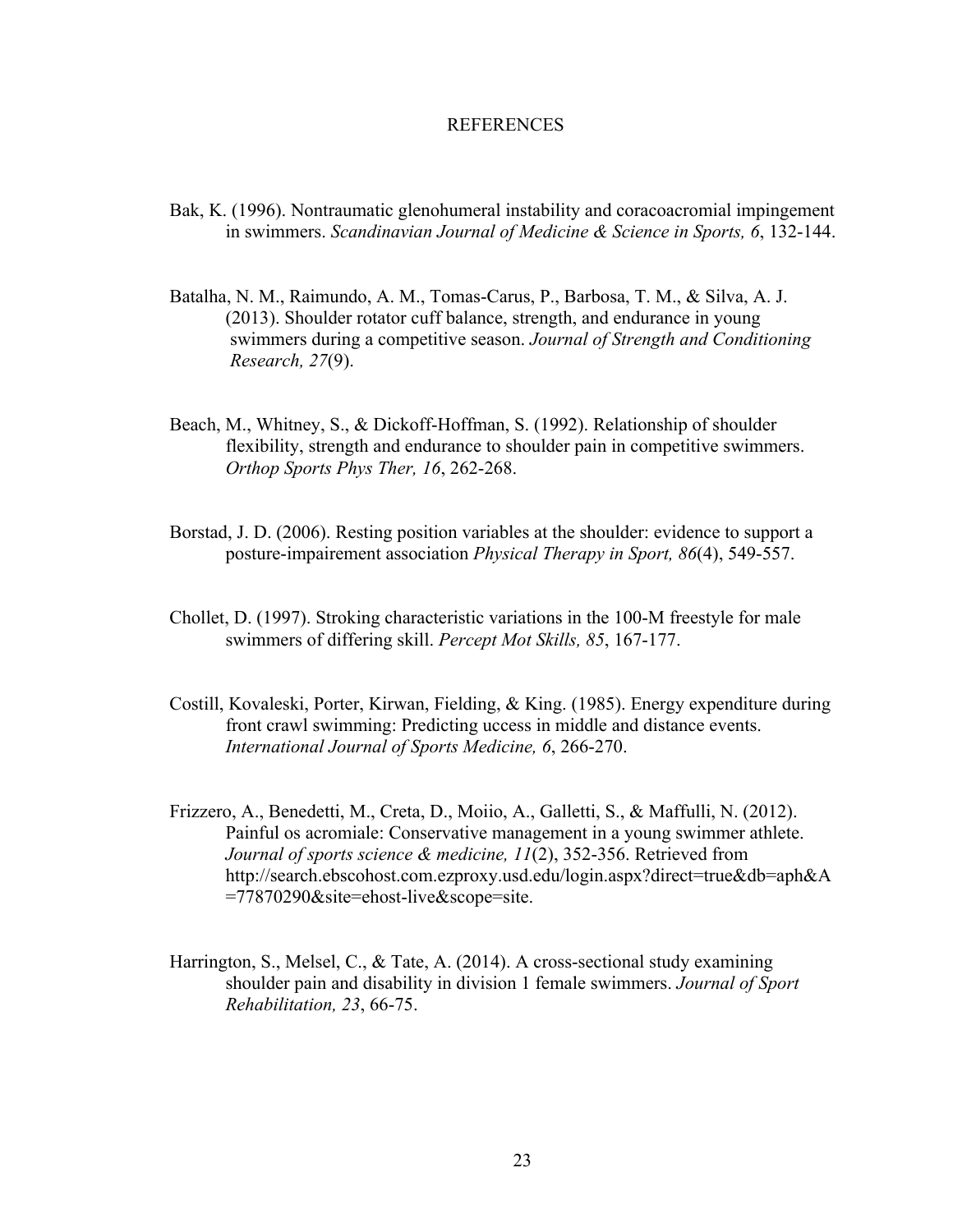- Heinlein, S. A., & Cosgarea, A. J. (2010). Biomechanical considerations in the competitive swimmer's shoulder. *Sports health, 2*(6), 519-525. doi:10.1177/1941738110377611
- Hibberd, E., Oyama, S., Spang, J., Prentice, W., & Meyers, J. (2012). Effect of a 6-week strengthening program on shoulder and scapular-stabilizer strength and scapular kinematic in division I collegiate swimmers. *Journal of Sport Rehabilitation, 21*, 253-265.
- Hibberd, E. E., Laudner, K. G., Kucera, K. L., Berkoff, D. J., Yu, B., & Myers, J. B. (2016). Effects of swim training on the physical characteristics of competitive adolescent swimmers *The American Journal of Sports Medicine, 44*(11), 2813- 2819.

Kennedy, J., & Hawkins, R. (1974). Swimmers shoulder *Phys Sportsmed, 4*(2), 34-38.

- Kluemper, M., Uhl, T., & Hazelrigg, H. (2006). Effect of stretching and strengthening shoulder muscles on forward shoulder posture in competitive swimmers *Journal of Sport Rehabilitation, 15*, 58-70.
- Kurtz, C. A., Humble, B. J., Rodosky, M. W., & Sekiya, J. K. (2006). Symptomatic os acromiale. *Journal of American Academy of Orthodepic Surgeons, 14*, 12-19.
- Martino, I. D., & Rodeo, S. A. (2018). The swimmer's shoulder: multi-directional instability. *Current reviews in musculoskeletal medicine, 11*(2), 167-171. doi:10.1007/s12178-018-9485-0
- Matzkin, E., Suslavich, K., & Wes, D. (2016). Swimmer's shoulder: painful shoulder in the competitive swimmer. *The American Academy of Orthapedic Surgeons, 24*(8), 527-536.
- McCabe, C. B., Sanders, R. H., & Psycharakis, S. G. (2015). Upper limb kinematic differences between breathing and non-breathing conditions in front crawl sprint swimming. *Journal of Biomechanics, 48*(15), 3995-4001.
- McMaster. (1986). Anterior glenoid labrum damage: A painful lesion in swimmers. *Am J Sports Med, 14*(5), 383-387.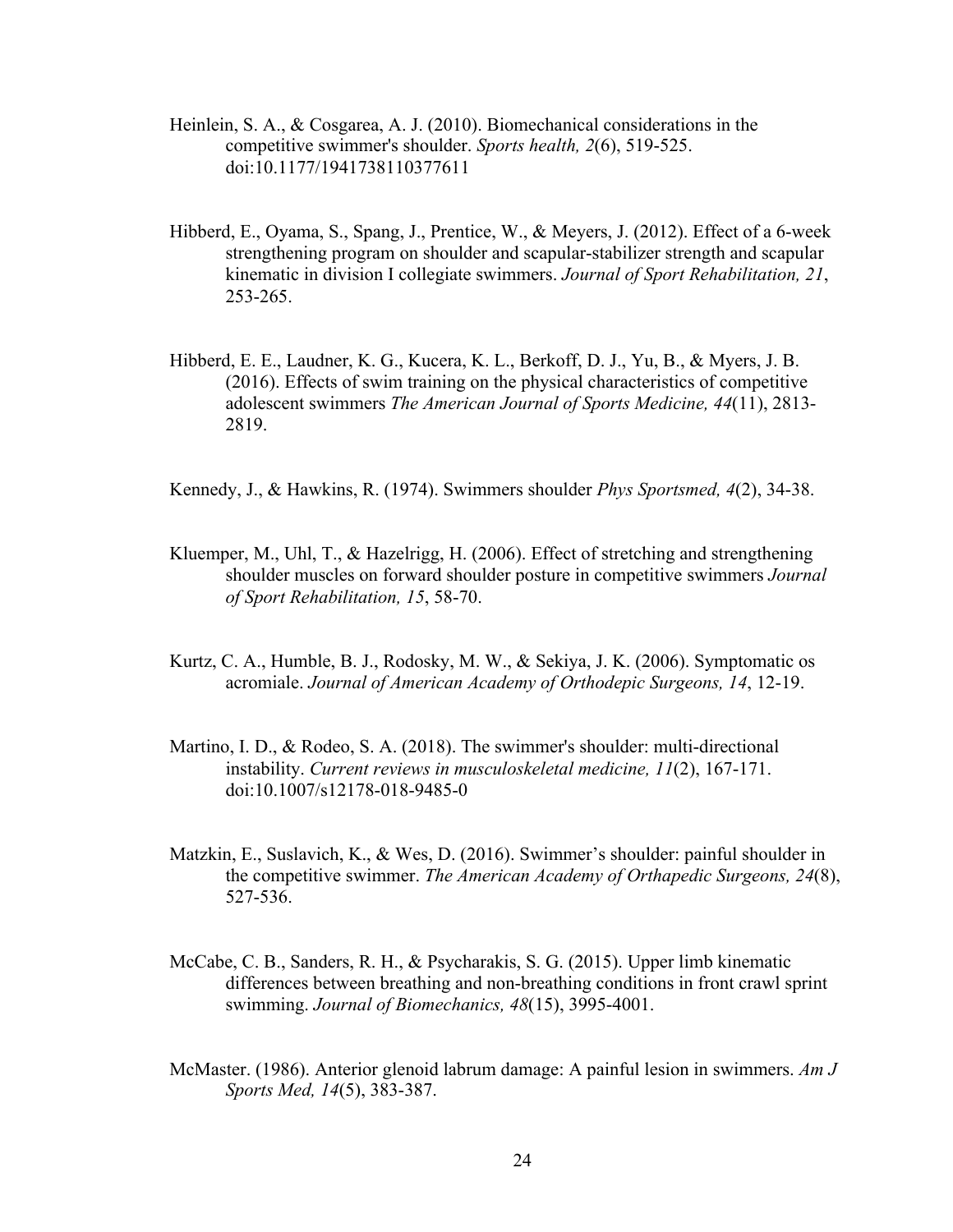- McMaster. (1999). Shoulder injuries in competitive swimmers. *Clinics in Sports Medicine, 18*(2), 349-359.
- McMaster, W. C., & Troup, J. P. (2001). Competitive swimming biomechanics: freestyle. *International SportMed, 2*(6), 1-8.
- Oyama, S., Myers, J. B., Wassinge, C. A., Ricci, D., & Lephart, S. M. (2008). Asymmetric resting scapular posture in healthy overhead athletes. *Journal of athletic training, 43*(6), 565-570.
- Page, P. (2011). Shoulder muscle imbalance and subacromial impingement syndrome in overhead athletes. *International journal of sports physical therapy, 6*(1), 51-58. Retrieved from https://www.ncbi.nlm.nih.gov/pubmed/21655457
- Pansiot, J., Lo, B., & Yang, G.-Z. (2010). Swimming stroke kinematic analysis with BSN. *Sport and Exercise Research, 16*(4), 403-411.
- Pink. (1991). The normal shoulder during freestyle swimming: An electromyographic and cinematographic analysis of twelve muscles. *Am J Sports Med, 19*(6), 569- 576.
- Pink, & Tibone, J. (2000). The painful shoulder in the swimming athlete. *Orthopedic Clinics of North America, 31*(2), 247-261.
- Psycharakis, S. G., & McCabe, C. (2011). Shoulder and hip roll differences between breathing and non-breathing conditions in front crawl swimming. *Journal of Biomechanics, 44*, 1752-1756. doi: 10.1016/j.jbiomech.2011.04.004
- Richardson, A. B., Jobe, F. W., & Collins, H. R. (1980). The shoulder in competitive swimming. *The American Journal of Sports Medicine, 8*(3), 159-163.
- Seifert, L., Chollet, D., & Allard, P. (2005). Arm coordination symmetry and breathing effect in front crawl. *Human Movement Science, 24*, 234-256.
- Tourney-Chollet, Seifert, & Chollet. (2009). Effect of force symmetry on coordination in crawl. *International Journal of Sports Medicine, 30* 182-187.